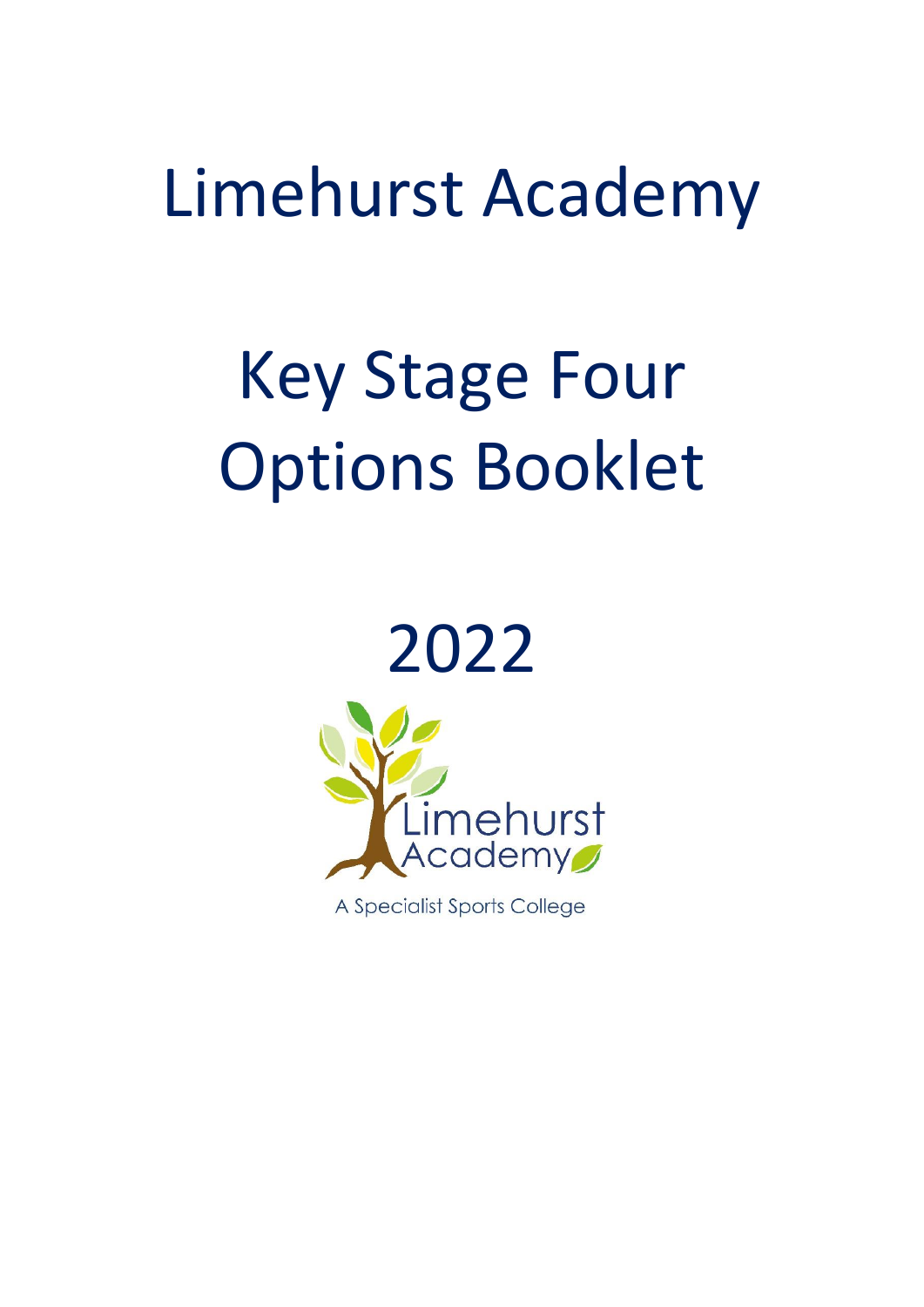

#### **Contents**

| Introduction<br><b>Core Curriculum</b><br>Pathways     | 3<br>4<br>$5 - 7$ |
|--------------------------------------------------------|-------------------|
| <b>Core Subjects</b>                                   |                   |
| <b>English Language and Literature</b><br><b>Maths</b> | 9<br>10           |
| <b>Combined Science / Separate Science</b>             | $11 - 12$         |
| <b>Options Choices</b>                                 |                   |
| Geography                                              | 14                |
| <b>History</b>                                         | 15                |
| French / Spanish                                       | 16                |
| Art                                                    | 17                |
| <b>Textiles</b>                                        | 18                |
| <b>Food Preparation and Nutrition</b>                  | 19                |
| <b>3D Design</b>                                       | 20                |
| <b>Physical Education / Sports Studies</b>             | $21 - 22$         |
| <b>Music</b>                                           | 23                |
| <b>Drama</b>                                           | 24                |
| <b>ICT</b>                                             | 25                |
| <b>Computer Science</b>                                | 25                |
| Citizenship                                            | 27                |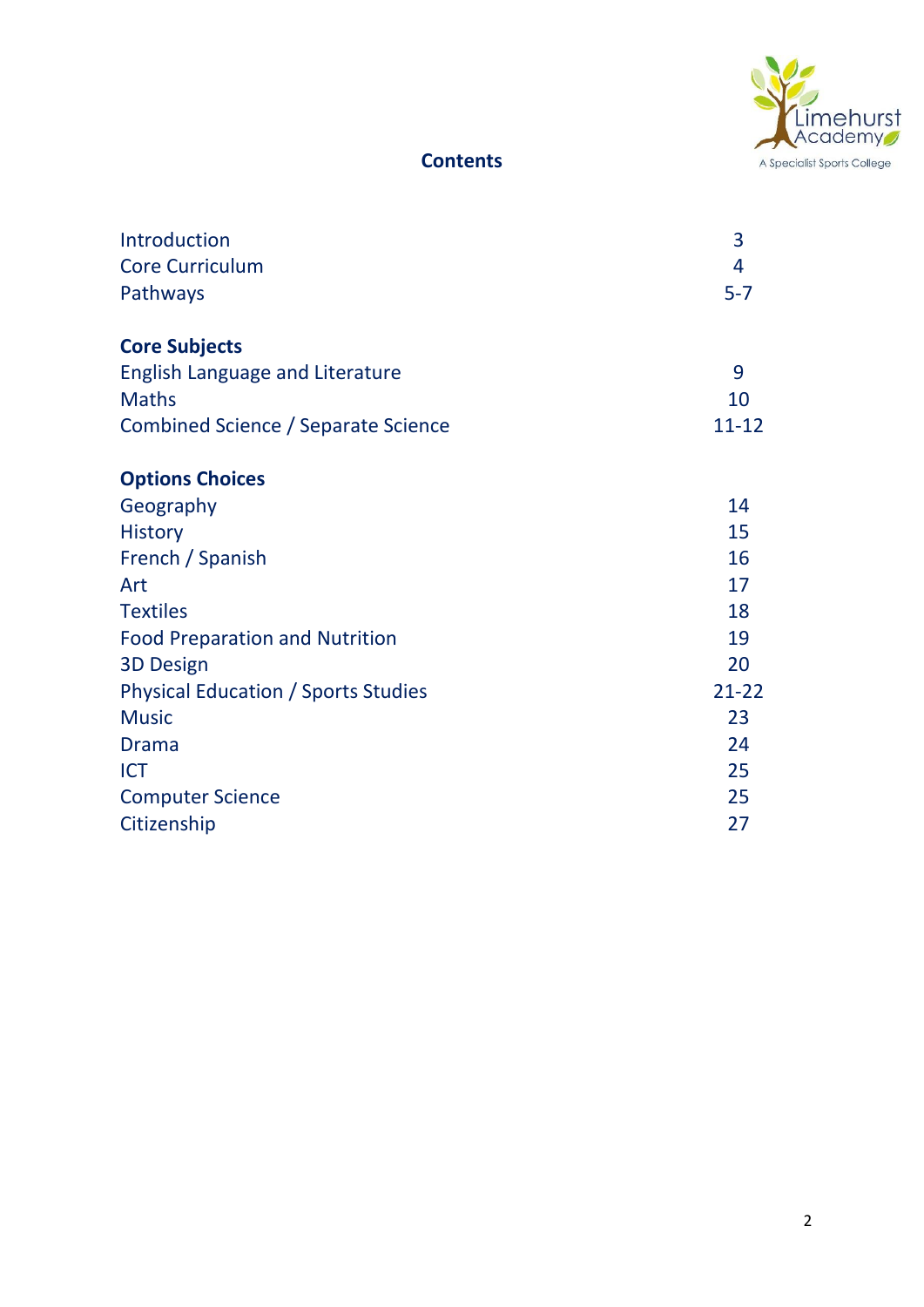

#### **Introduction**

Since you started at Limehurst, you have taken a wide range of subjects and have had opportunities to learn in a variety of ways. It is now time to consider the next stage in your school career.

In the Autumn Term, you will begin courses that lead directly to GCSE (or equivalent qualifications) at the end of Year 11. This means that you will study slightly fewer subjects, but in greater depth. You will continue to study core subjects, but you will also have to decide which other subjects you wish to continue to study.

The purpose of this booklet is to explain the courses available — both core and as options and it will help you and your parents to make informed choices about what type of course and which subjects best suit you.

Think about your choice of subjects carefully as the decisions you make now may be influenced by what you intend to do in the future. Remember, when you finish your learning at Limehurst, you will be making more choices about sixth form, college or apprenticeships.

We are offering you a curriculum in Years 10 and 11 which is relevant to your needs, both now and in the future.

Courses are arranged in such a way as to meet two other general aims:

1. To provide a broad and balanced education which keeps your career and further education options open for as long as possible.

and;

2. To give you the chance to follow your individual interests and develop your own particular abilities, both inside and outside the classroom.

Think carefully about your choices. Talk to your teachers about what each course offers. Think about what will be best for you and what you would like to be learning about.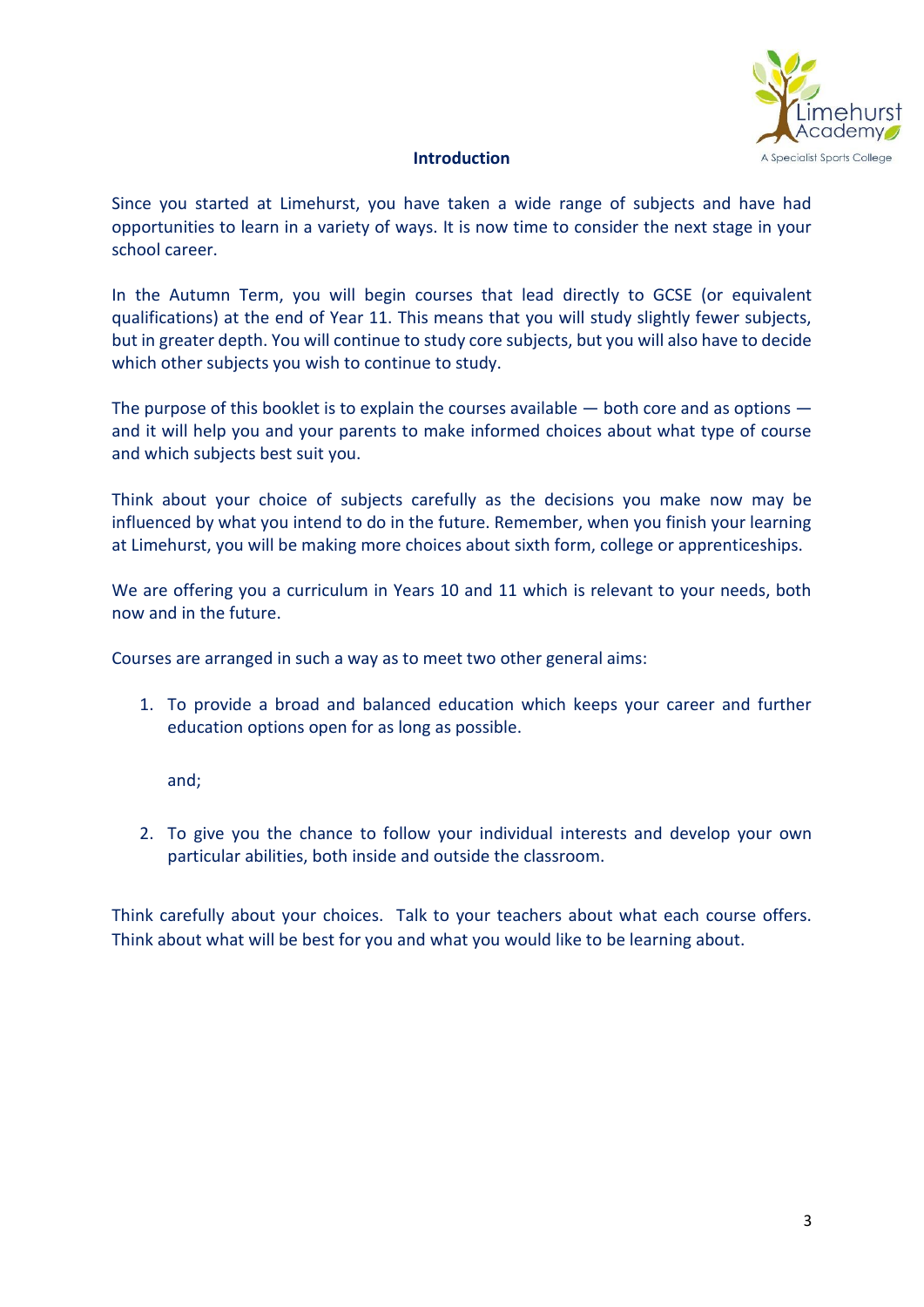

#### **Core Curriculum**

This is the part of the curriculum that you **do not** choose.

All students study the following courses at Key Stage Four:

#### **English**

All pupils will study GCSEs in English Literature and English Language.

#### **Maths**

All pupils will study GCSE Maths.

#### **Science**

There are two routes in Science. You may take Combined Science (worth two GCSEs) or Separate Sciences consisting of three GCSEs: Biology, Chemistry and Physics.

We recommend that students wishing to study Separate Sciences should have predicted outcome grades (POG) of at least **6** in **Maths and Science**. Students wishing to study Separate Sciences will choose this as one of their option choices and should talk to their Science Teacher before making this choice.

#### **PE**

All students will take part in one lesson of PE a week. Pupils wishing to take a qualification in PE can also choose this as one of their options.

#### **Personal Development**

All students will study PSHE, Citizenship, RE and Careers Education for one hour a week. These lessons enable the development of important skills and help students to gain confidence in preparation for their future life and the next stage of education. Students who wish to take a GCSE in Citizenship can choose this as one of their options.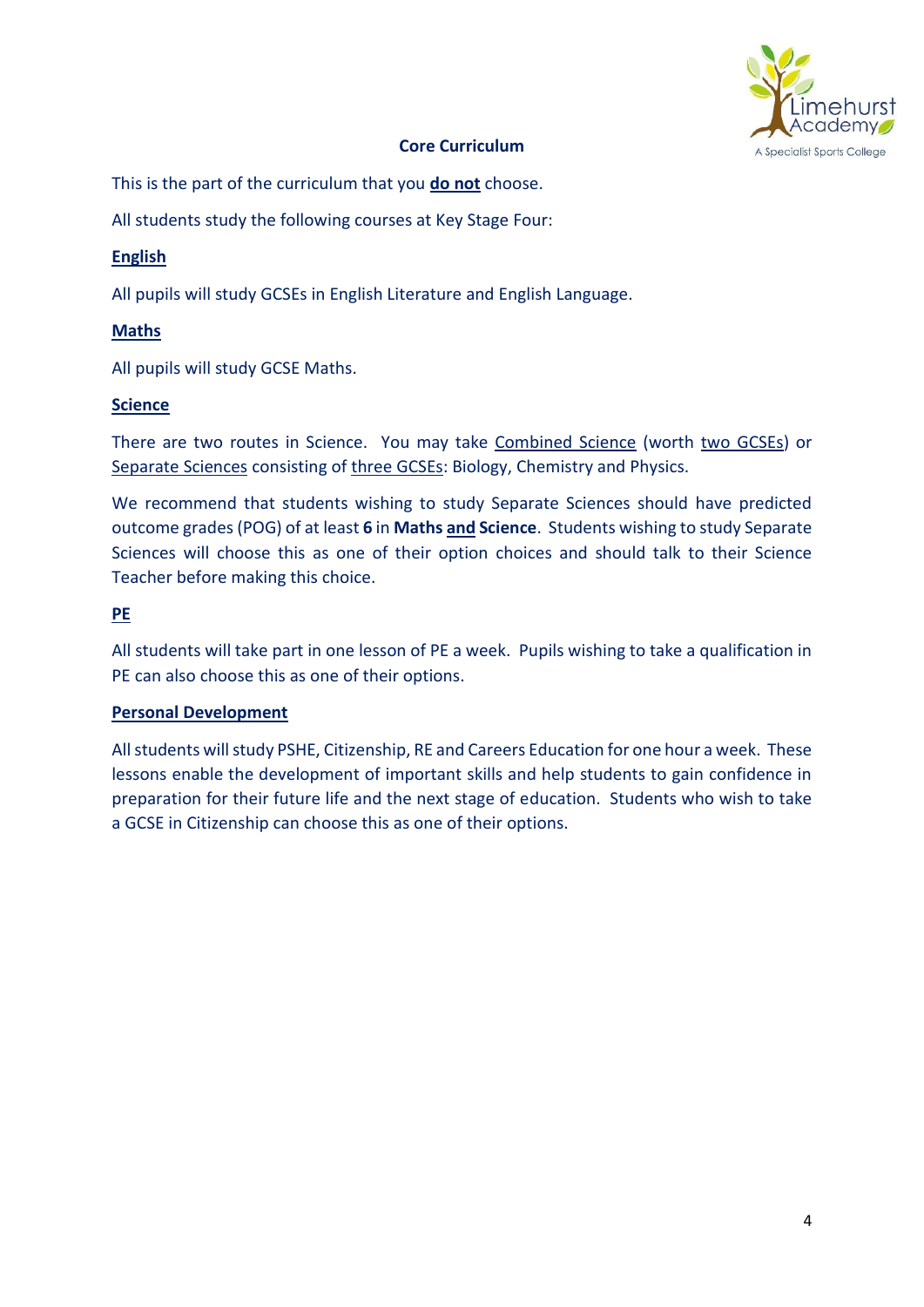

#### **Pathways**

Students have been place on either Pathway A or Pathway B.

#### **Pathway A – Nine qualifications**

#### **On this route you will choose one of the following MFL subjects:**

French

Spanish

#### **And either:**

History

**or**

Geography

#### **You will also be able to choose any two options from the following:**

Art 3D Design Food Preparation and Nutrition **Textiles** Geography **History** 

French Spanish ICT Drama PE

Citizenship Separate Sciences \* Computer Science \*\* Music

\*If you wish to choose Separate Sciences we recommend you have a minimum of Grade 6 in Science and Maths.

\*\* If you wish to choose Computer Science we recommend you minimum of Grade 6 in ICT and Maths.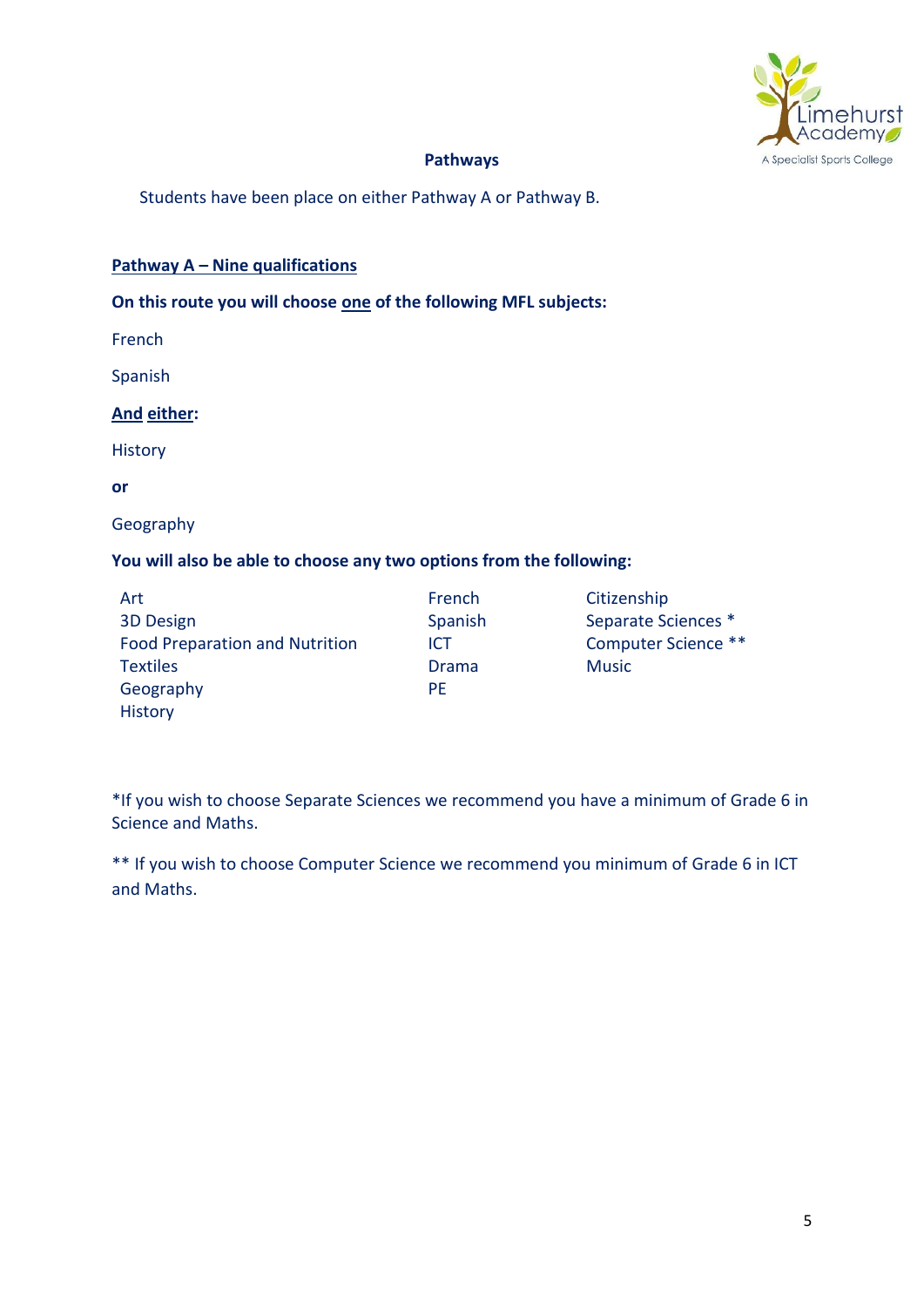#### **Pathway B – Eight qualifications, plus additional lessons in English, Maths and Science each week**

#### **You can choose:**

French **or** Spanish

**And/or** Geography or History

#### **You will then choose up to two more options from the following:**

Art 3D Design Food Preparation and Nutrition ICT Music Drama PE Citizenship **Textiles**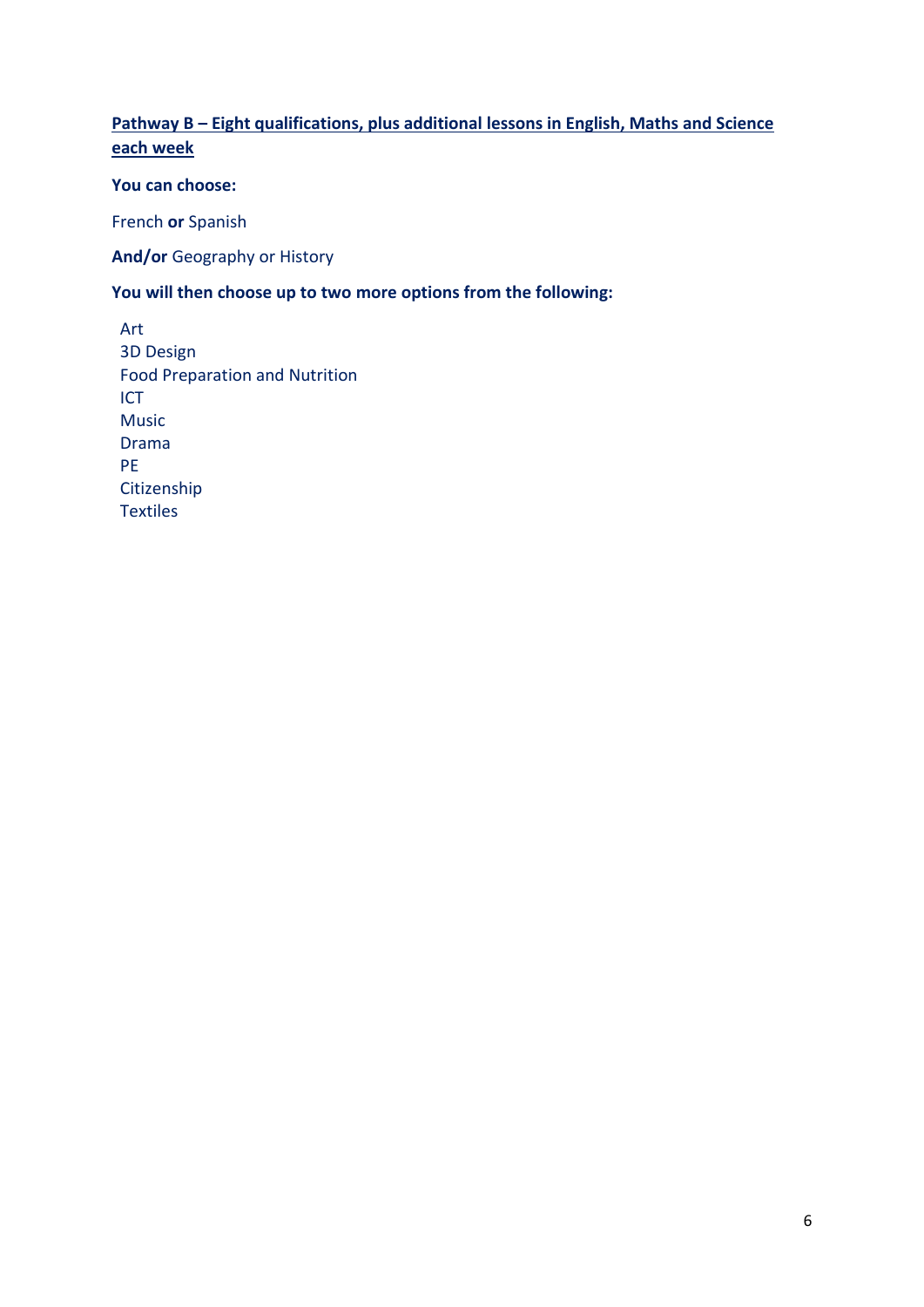

#### **How do I make my choices?**

When making your choices it is really important to:

- Consider the subjects you enjoy and are good at.
- Find out about the courses on offer.
- Discuss your choices with as many adults as you can; they can advise and support you. Your parents, subject teachers, form tutor and Head of Year are all willing and able to help.

In your Personal Development lessons you will be spending time going through the option process and will have lots of opportunities to consider all the possible choices you need to make.

When you, your parents and your teachers are satisfied you have understood what you want to choose then you will complete an online option form. **The link for this will be sent to your parents in March**.

### **All option forms must be completed by Friday 8 th April**

### **Please make sure that you complete all of the form and that you have two reserve choices.**

### **Once you have made your choices you will have the opportunity to review them in the Summer Term – but you may not be able to change them.**

**No changes can be made to options choices beyond the end of September of Year 10**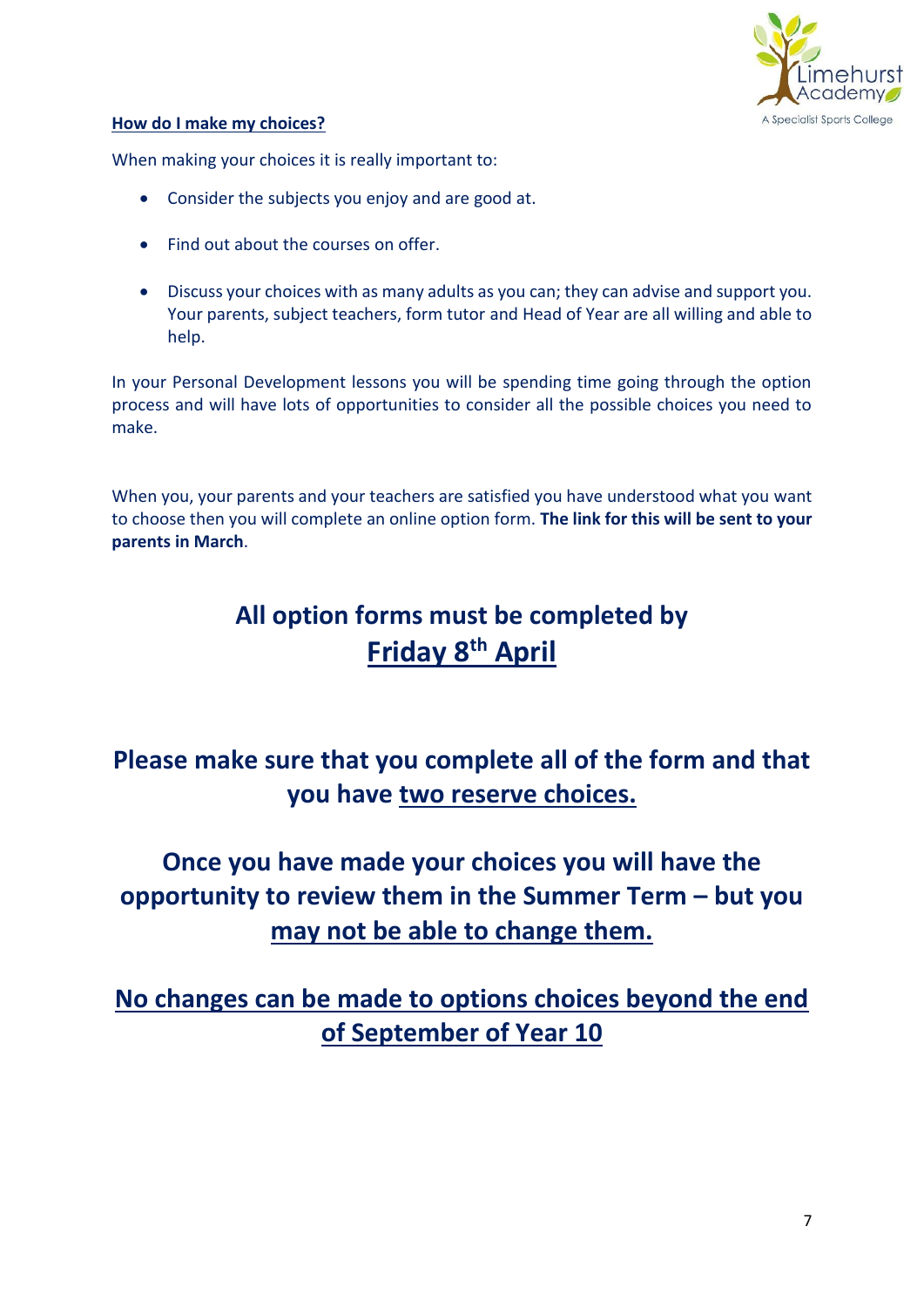## Core Qualifications

# These are the subjects you have to study



A Specialist Sports College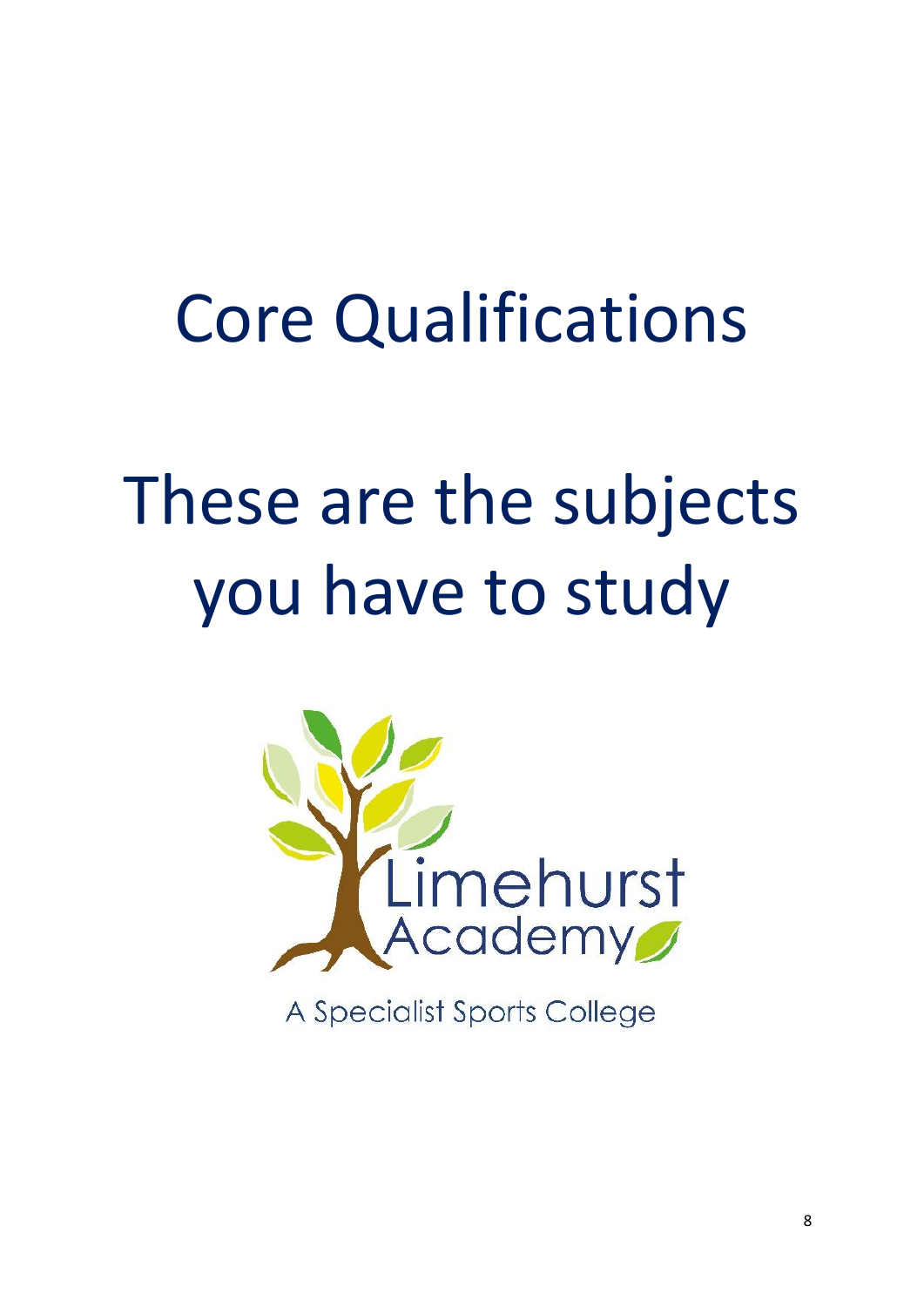| <b>English Language and Literature</b>                                                                                                                                                                                              |                                                                                                                                                                                         |  |                                                                                                                                |  |  |
|-------------------------------------------------------------------------------------------------------------------------------------------------------------------------------------------------------------------------------------|-----------------------------------------------------------------------------------------------------------------------------------------------------------------------------------------|--|--------------------------------------------------------------------------------------------------------------------------------|--|--|
| <b>Exam Board:</b> Edexcel (Language and<br><b>Qualification: Two GCSEs</b><br>Literature)                                                                                                                                          |                                                                                                                                                                                         |  |                                                                                                                                |  |  |
| <b>English Language</b>                                                                                                                                                                                                             |                                                                                                                                                                                         |  |                                                                                                                                |  |  |
| purposes.<br>$\bullet$                                                                                                                                                                                                              | How to read and analyse fiction and non-fiction texts.<br>How to write imaginative and transactional texts for different audiences and<br>How to develop speaking and listening skills. |  |                                                                                                                                |  |  |
| <b>English Literature</b>                                                                                                                                                                                                           |                                                                                                                                                                                         |  |                                                                                                                                |  |  |
| How to analyse texts looking at the writer's craft.<br>$\bullet$<br>How to interpret texts considering historical and authorial context<br>$\bullet$<br>$\bullet$<br>Selected poems from an anthology.<br>$\bullet$                 |                                                                                                                                                                                         |  | The Literature texts you will study are: Animal Farm, Macbeth, A Christmas Carol.                                              |  |  |
| <b>Assessment:</b>                                                                                                                                                                                                                  |                                                                                                                                                                                         |  |                                                                                                                                |  |  |
| 100% examination at the end of the course.                                                                                                                                                                                          |                                                                                                                                                                                         |  |                                                                                                                                |  |  |
| English Language – Paper 1: Fiction and Imaginative Writing – 40% of overall mark –<br>1 hour 45 mins<br>English Language – Paper 2: Non-fiction and Transactional Writing – 60% of overall<br>$\bullet$<br>$mark - 2 hours 5 mins$ |                                                                                                                                                                                         |  |                                                                                                                                |  |  |
| English Literature - Paper 1: Shakespeare and Post 1914 Literature - 1 hour 45 mins<br>$\bullet$<br>English Literature - Paper 2: $19th$ Century Novel and Poetry since 1789 - 2 hours 15<br>mins                                   |                                                                                                                                                                                         |  |                                                                                                                                |  |  |
| Some of the careers that use English:                                                                                                                                                                                               |                                                                                                                                                                                         |  |                                                                                                                                |  |  |
| Actor<br><b>Advertising copywriter</b><br>Arts administrator<br>Commissioning editor<br>Computer games developer<br>Crown prosecutor                                                                                                | Digital marketing officer<br>Early years teacher<br>Librarian<br>Marketing executive<br>Newspaper journalist<br>Paralegal                                                               |  | Radio broadcast assistant<br>Sales administrator<br>Screenwriter<br><b>Teacher</b><br>Speech and language therapist<br>Vlogger |  |  |

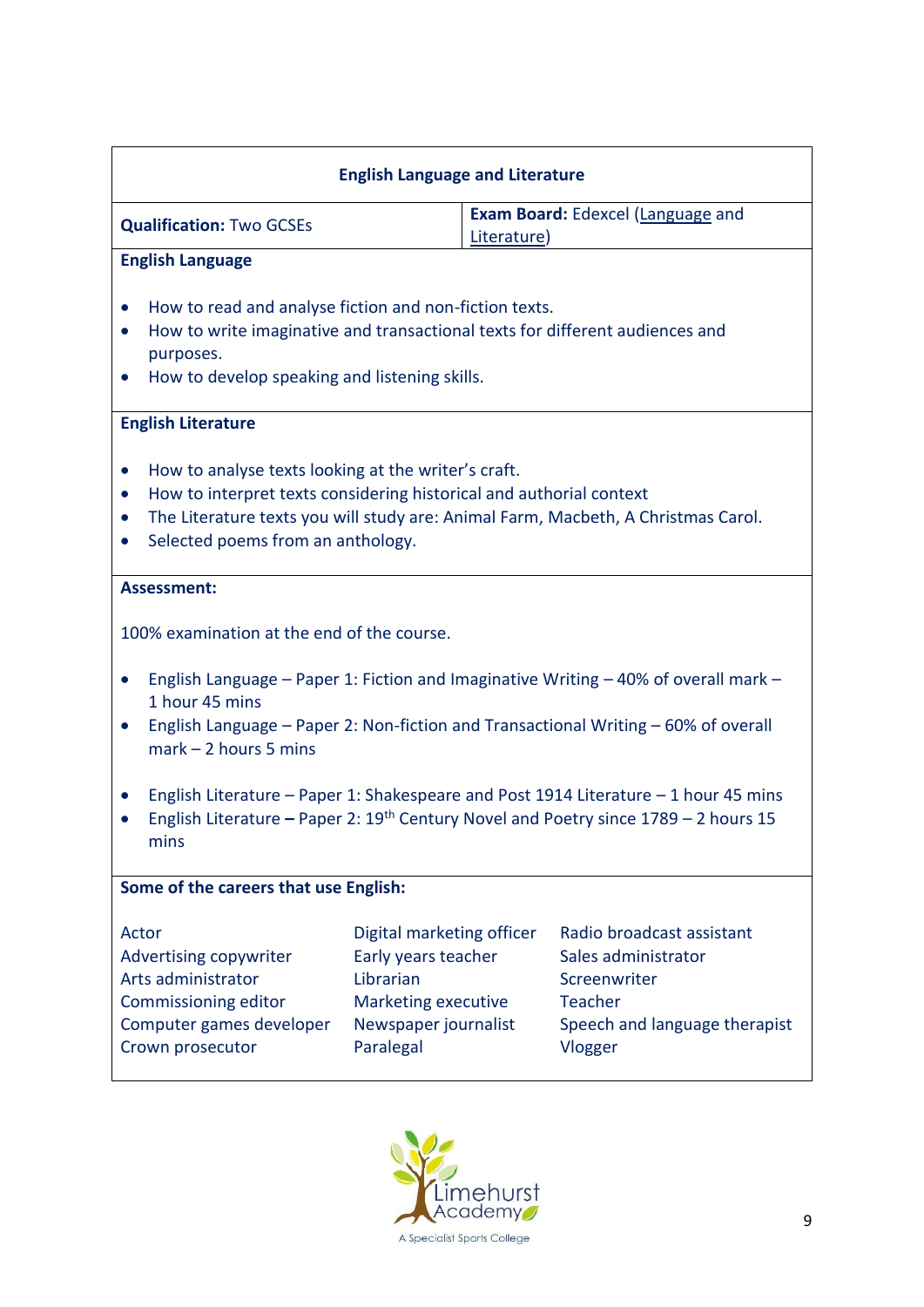| <b>Maths</b>                                                          |                            |                                                                          |  |  |
|-----------------------------------------------------------------------|----------------------------|--------------------------------------------------------------------------|--|--|
| <b>Qualification: GCSE</b>                                            |                            | <b>Exam Board: AQA</b>                                                   |  |  |
| You will study:                                                       |                            |                                                                          |  |  |
| Number: between 15-25% of the assessment.                             |                            |                                                                          |  |  |
| $\bullet$                                                             |                            | Ratio, Proportion and Rates of Change: between 20-25% of the assessment. |  |  |
| Algebra: between 20-30% of the assessment.<br>$\bullet$               |                            |                                                                          |  |  |
| Geometry and Measure: between 15-20% of the assessment.<br>$\bullet$  |                            |                                                                          |  |  |
| Statistics and Probability: 15% of the assessment.                    |                            |                                                                          |  |  |
| <b>Assessment:</b>                                                    |                            |                                                                          |  |  |
| 100% examination at the end of the course.                            |                            |                                                                          |  |  |
| Paper 1: non-calculator $-$ 33 1/3 % of overall mark - 1 hour 30 mins |                            |                                                                          |  |  |
| Paper 2: calculator $-33$ 1/3 % of overall mark - 1 hour 30 mins      |                            |                                                                          |  |  |
| Paper 3: calculator - 33 1/3 % of overall mark - 1 hour 30 mins       |                            |                                                                          |  |  |
| Some of the careers that use Maths:                                   |                            |                                                                          |  |  |
| Accountant                                                            | Credit controller          | Software designer                                                        |  |  |
| <b>Acoustics consultant</b>                                           | Criminologist              | Stockbroker                                                              |  |  |
| Actuary                                                               | Data analyst               | <b>Tax advisor</b>                                                       |  |  |
| Aerospace engineer                                                    | <b>Electrical engineer</b> | <b>Teacher</b>                                                           |  |  |
| Air traffic controller                                                | <b>Financial advisor</b>   |                                                                          |  |  |
| <b>Bank manager</b>                                                   | Meteorologist              |                                                                          |  |  |
| Civil engineer                                                        | <b>Research scientist</b>  |                                                                          |  |  |



Higher tier papers will assess the different content domains in these proportions:



this is the vehicle for progression to A level Mathematics.



 $\overline{a}$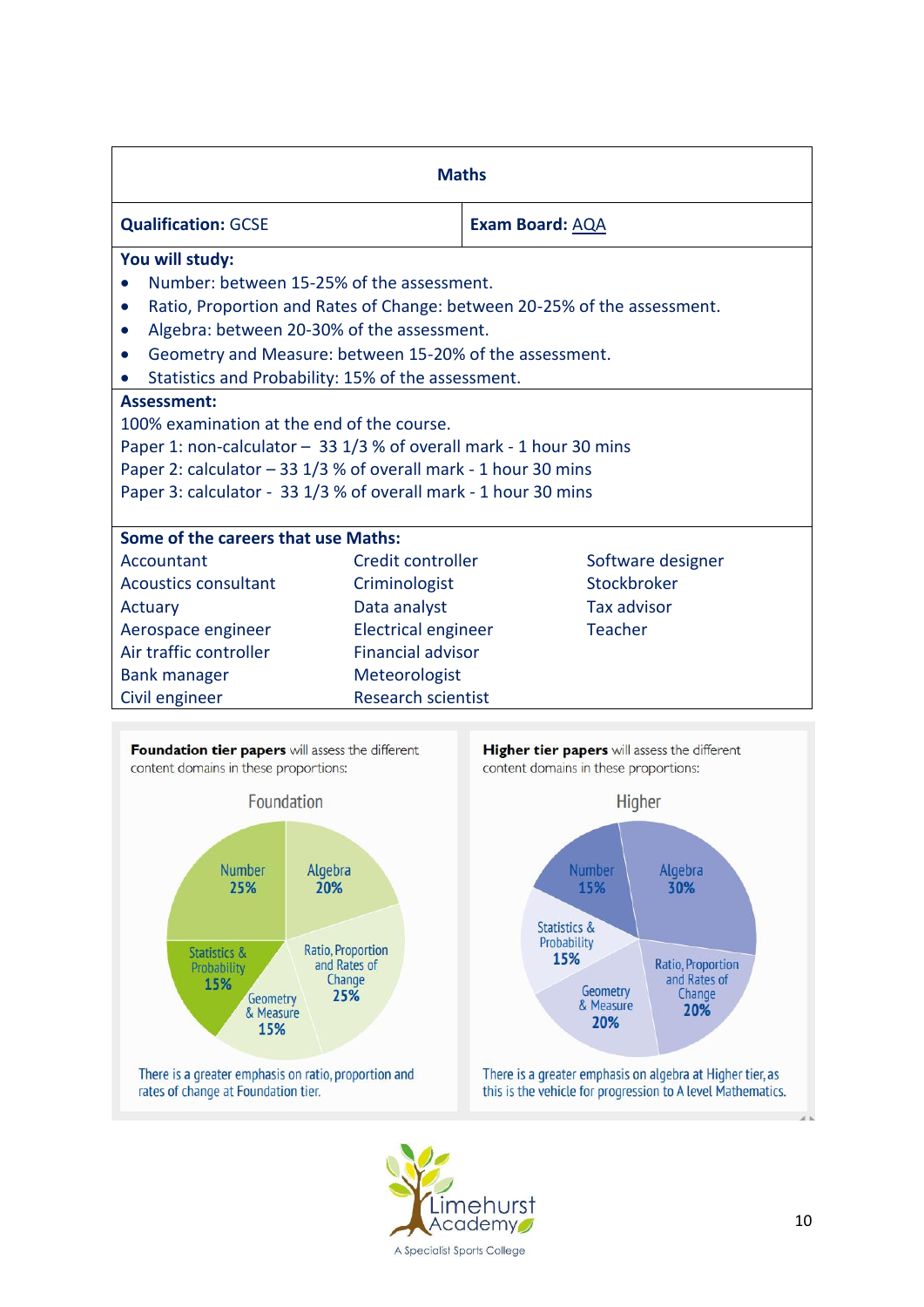|                                                             | <b>Combined Science / Separate Sciences</b>                  |
|-------------------------------------------------------------|--------------------------------------------------------------|
| <b>Qualification: Two or three GCSEs</b>                    |                                                              |
| <b>Foundation Tier: Grades 1-5</b>                          | Exam Board: Edexcel (Combined Science and Biology,           |
| Higher Tier: Grades 4-9                                     | <b>Chemistry and Physics)</b>                                |
| <b>Biology</b>                                              |                                                              |
| Paper 1                                                     | Paper <sub>2</sub>                                           |
| <b>Overarching concepts in Biology</b>                      | Overarching concepts in Biology<br>$\bullet$                 |
| Cells and control<br>$\bullet$                              | Plant structures and their functions<br>$\bullet$            |
| Genetics<br>$\bullet$                                       | Animal coordination, control and homeostatsis<br>$\bullet$   |
| Natural selection and genetic modification<br>$\bullet$     | Exchange and transport in animals<br>$\bullet$               |
| Health, disease and development of medicines<br>$\bullet$   | Ecosystems and material cycles<br>$\bullet$                  |
| <b>Chemistry</b>                                            |                                                              |
| Paper 1                                                     | Paper <sub>2</sub>                                           |
| Overarching concepts in Chemistry<br>$\bullet$              | Overarching concepts in Chemistry<br>$\bullet$               |
| <b>States of matter</b><br>$\bullet$                        | Group 1, 7 and 0<br>$\bullet$                                |
| Methods of separating and purifying substances<br>$\bullet$ | Rates of reaction<br>$\bullet$                               |
| Acids<br>$\bullet$                                          | <b>Fuels</b><br>$\bullet$                                    |
| Obtaining and using metals<br>$\bullet$                     | Heat energy changes in chemical reactions<br>$\bullet$       |
| Electrolyte processes<br>$\bullet$                          | Earth and atmosphere science<br>$\bullet$                    |
| Reversible reactions and equilibria<br>$\bullet$            | Qualitative analysis tests for ions*<br>$\bullet$            |
| Transition metals, alloys and corrosion*<br>$\bullet$       | Hydrocarbons*<br>$\bullet$                                   |
| Quantitative analysis*<br>$\bullet$                         | Polymers*<br>$\bullet$                                       |
| Dynamic equilibria calculations*<br>$\bullet$               | Alcohols and carboxylic acids*<br>$\bullet$                  |
| Chemical cells and fuel cells*<br>$\bullet$                 | Bulk and surface properties of matter including<br>$\bullet$ |
|                                                             | nanoparticles                                                |
| <b>Physics</b>                                              |                                                              |
| Paper 1                                                     | Paper <sub>2</sub>                                           |
| Overarching concepts in Physics                             | Overarching concepts in Physics<br>$\bullet$                 |
| <b>Waves</b><br>$\bullet$                                   | Energy - forces doing work<br>$\bullet$                      |
| Light and the electromagnetic spectrum<br>$\bullet$         | Forces and their effects<br>$\bullet$                        |
| Particle module 1<br>$\bullet$                              | <b>Electricity and circuits</b>                              |
| Radioactivity                                               | Static electricity*<br>$\bullet$                             |
| Astronomy*                                                  | Magnetism and the motor effect<br>$\bullet$                  |
|                                                             | <b>Electromagnetic induction</b><br>$\bullet$                |
|                                                             | Particle module 2<br>$\bullet$                               |
|                                                             | Forces and matter                                            |
| *Only applies to Separate Sciences                          |                                                              |
| <b>Assessment:</b>                                          |                                                              |
| 100% examination at the end of the course.                  |                                                              |
| <b>Combined Science:</b>                                    |                                                              |
| Biology $1 - 1$ hour 10 mins                                | Biology 2 - 1 hour 10 mins                                   |
| Chemistry $1 - 1$ hour 10 mins                              | Chemistry 2 - 1 hour 10 mins                                 |
| Physics $1 - 1$ hour 10 mins                                | Physics 2 - 1 hour 10 mins                                   |
| <b>Separate Sciences:</b>                                   |                                                              |
| Biology 1 - 1 hour 45 mins                                  | Biology 2-1 hour 45 mins                                     |
| Chemistry 1-1 hour 45 mins                                  | Chemistry 2-1 hour 45 mins                                   |
| Physics 1- 1 hour 45 mins                                   | Physics 2-1 hour 45 mins                                     |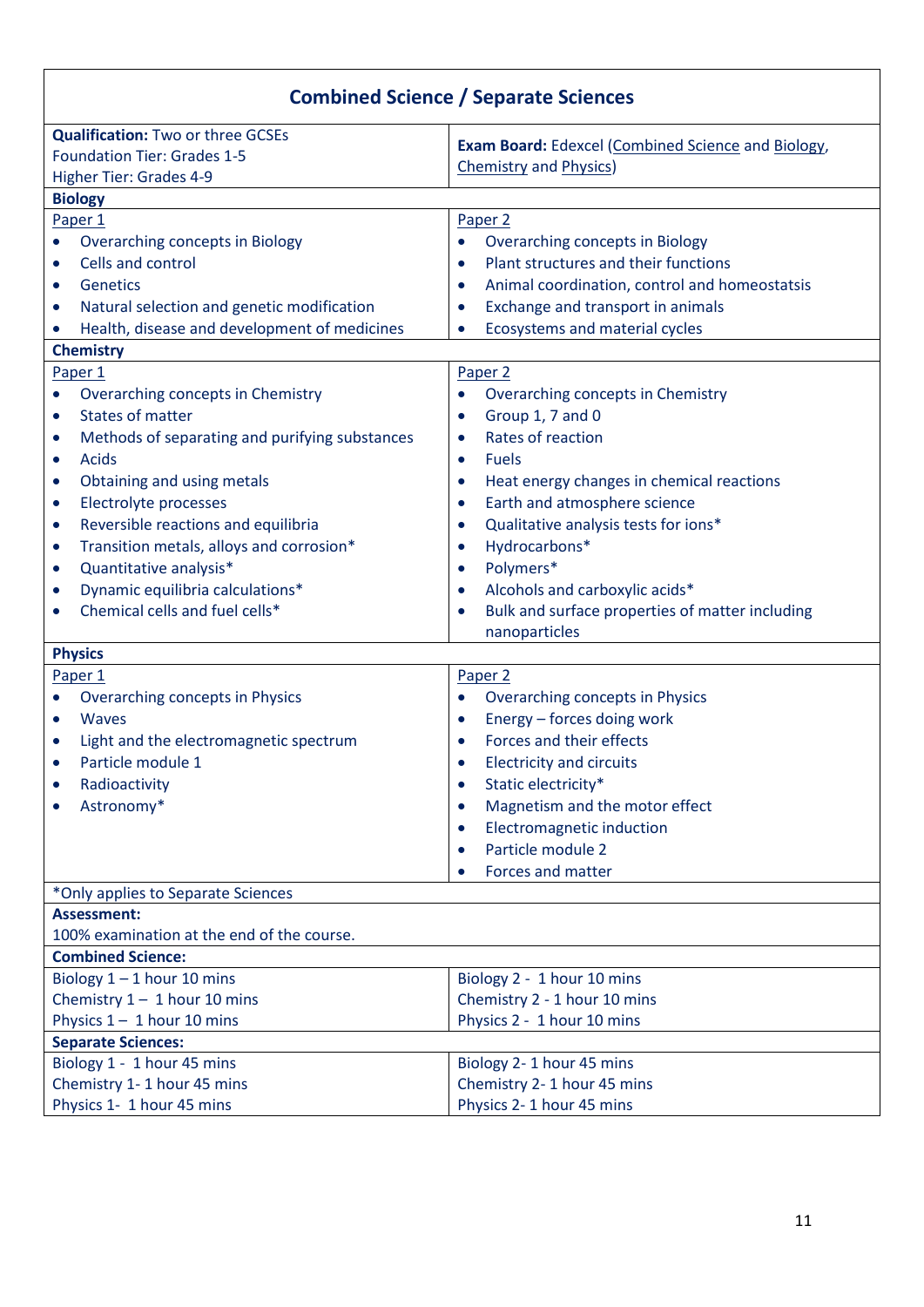| Some of the careers that use Biology:   |                                          |                                |  |
|-----------------------------------------|------------------------------------------|--------------------------------|--|
| <b>Biomedical scientist</b>             | <b>Health visitor</b>                    | Speech and language therapist  |  |
| <b>Botanist</b>                         | Horticultural manager                    | <b>Teacher</b>                 |  |
| Criminologist                           | <b>Hospital doctor</b>                   | <b>Vet</b>                     |  |
| <b>Dental nurse</b>                     | Microbiologist                           | Zookeeper                      |  |
| Environmental consultant                | <b>Nurse</b>                             | Zoologist                      |  |
| <b>Food scientist</b>                   | Oceanographer                            |                                |  |
| Gardener                                | Pharmacologist                           |                                |  |
| <b>GP</b>                               | Podiatrist                               |                                |  |
| Some of the careers that use Chemistry: |                                          |                                |  |
| Anaesthetist                            | <b>Forensic scientist</b>                | Nanotechnologist               |  |
| Chemical engineer                       | Geotechnician                            | <b>Nurse</b>                   |  |
| Chemist                                 | GP                                       | Oil rig worker                 |  |
| Criminologist                           | Hospital doctor                          | Pharmacist                     |  |
| <b>Dentist</b>                          | Laboratory technician                    | <b>Teacher</b>                 |  |
| <b>Energy engineer</b>                  | Materials engineer                       | Textile technologist           |  |
| <b>Food scientist</b>                   | Minerals surveyor                        | <b>Vet</b>                     |  |
|                                         |                                          |                                |  |
| Some of the careers that use Physics:   |                                          |                                |  |
| <b>Acoustics consultant</b>             | Design and development engineer          | Oil and gas operations manager |  |
| Aerospace engineer                      | <b>Electronics engineer Geoscientist</b> | Physicist                      |  |
| Architect                               | IT service engineer                      | <b>Teacher</b>                 |  |
| <b>Broadcast engineer</b>               | Meteorologist                            |                                |  |
| Civil engineer                          | Nanotechnologist                         |                                |  |
| Criminologist                           | Nuclear engineer                         |                                |  |
|                                         |                                          |                                |  |

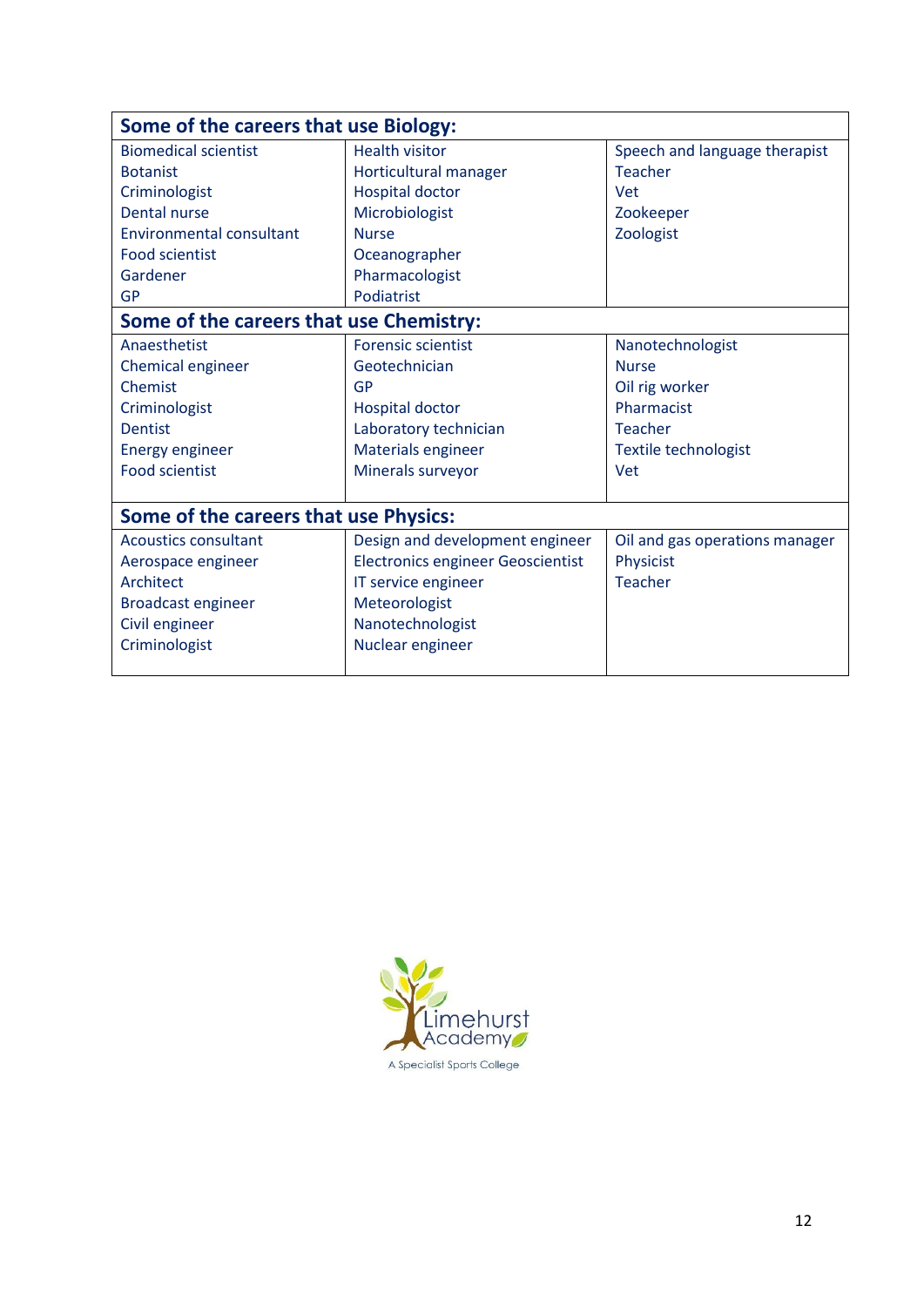## Option Choices

# These are subjects you can choose to study



A Specialist Sports College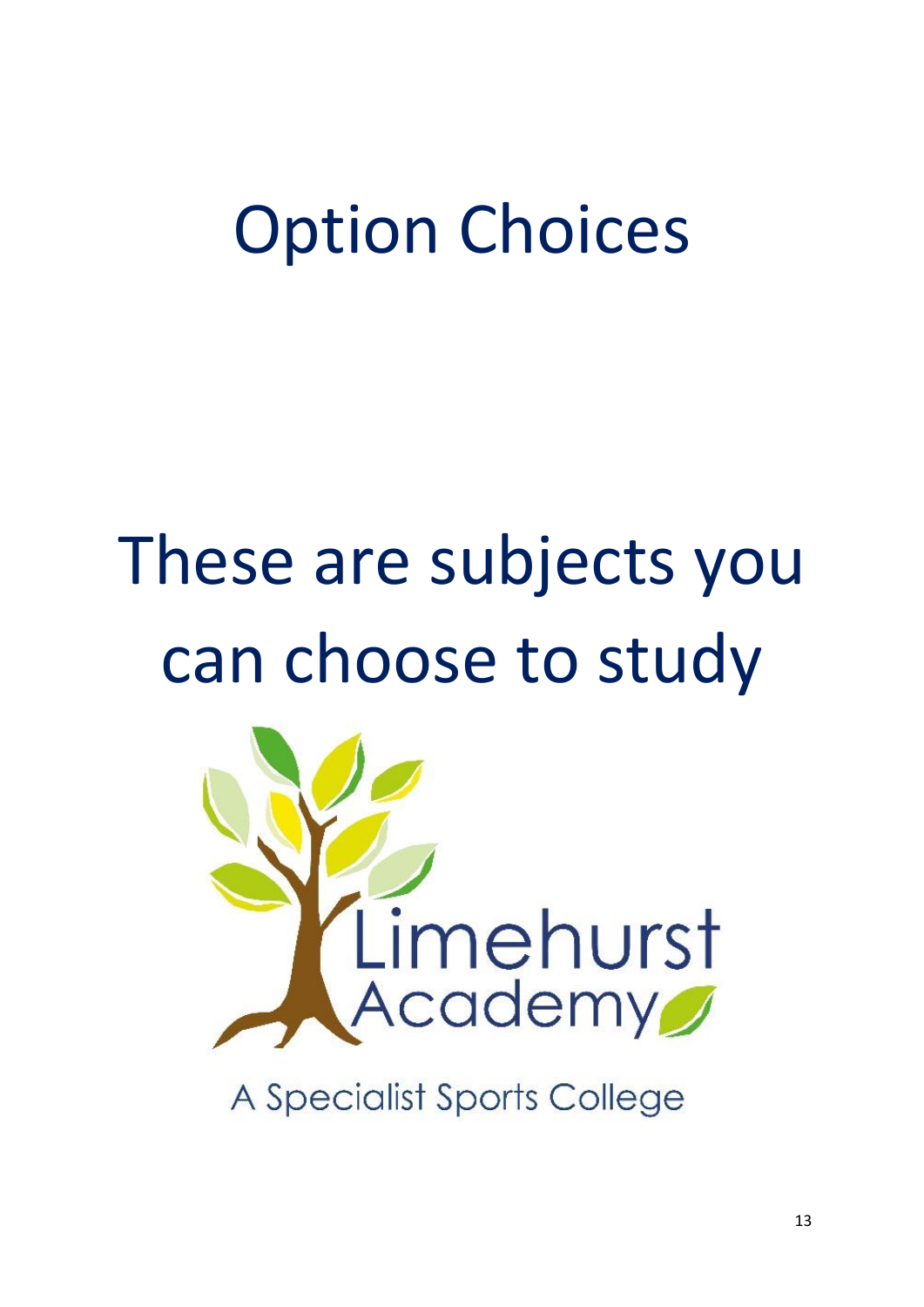| <b>Geography</b>                                                            |                        |                                 |                          |  |  |
|-----------------------------------------------------------------------------|------------------------|---------------------------------|--------------------------|--|--|
| <b>Qualification: GCSE</b>                                                  |                        | <b>Exam Board: AQA</b>          |                          |  |  |
| You will study:<br>Paper 1<br>The challenge of natural hazards              |                        |                                 |                          |  |  |
| The living world                                                            |                        |                                 |                          |  |  |
| Physical landscapes in the UK                                               |                        |                                 |                          |  |  |
| <b>Paper 2</b>                                                              |                        |                                 |                          |  |  |
| Urban issues and challenges                                                 |                        |                                 |                          |  |  |
| The changing economic world                                                 |                        |                                 |                          |  |  |
| The challenge of resource management                                        |                        |                                 |                          |  |  |
|                                                                             |                        |                                 |                          |  |  |
| Paper 3                                                                     |                        |                                 |                          |  |  |
| <b>Issue Evaluation</b>                                                     |                        |                                 |                          |  |  |
| Fieldwork (including two compulsory field trips)                            |                        |                                 |                          |  |  |
| <b>Assessment:</b>                                                          |                        |                                 |                          |  |  |
| Three examinations at the end of the course.                                |                        |                                 |                          |  |  |
| <b>Paper 1:</b> Living with the Physical Environment. 1 hour 30 mins. (35%) |                        |                                 |                          |  |  |
| <b>Paper 2:</b> Challenges in the Human Environment. 1 hour 30 mins. (35%)  |                        |                                 |                          |  |  |
| <b>Paper 3:</b> Geographical Application and Skills. 1 hour 15 mins. (30%)  |                        |                                 |                          |  |  |
| Some of the careers that use Geography:                                     |                        |                                 |                          |  |  |
| Air cabin crew                                                              |                        | <b>Environmental consultant</b> | <b>Quantity surveyor</b> |  |  |
| Archaeologist                                                               | <b>Estates officer</b> |                                 | Rural surveyor           |  |  |
| Cartographer                                                                | Geoscientist           |                                 | <b>Teacher</b>           |  |  |
| Countryside ranger                                                          | Land surveyor          |                                 | Tourist guide            |  |  |
| Diplomatic service officer                                                  | Landscape architect    |                                 | Town planner             |  |  |
| <b>Drone Pilot</b>                                                          | <b>Planning and</b>    |                                 | <b>Transport planner</b> |  |  |
| <b>Ecologist</b><br>development surveyor<br><b>Travel agent</b>             |                        |                                 |                          |  |  |
|                                                                             |                        |                                 |                          |  |  |

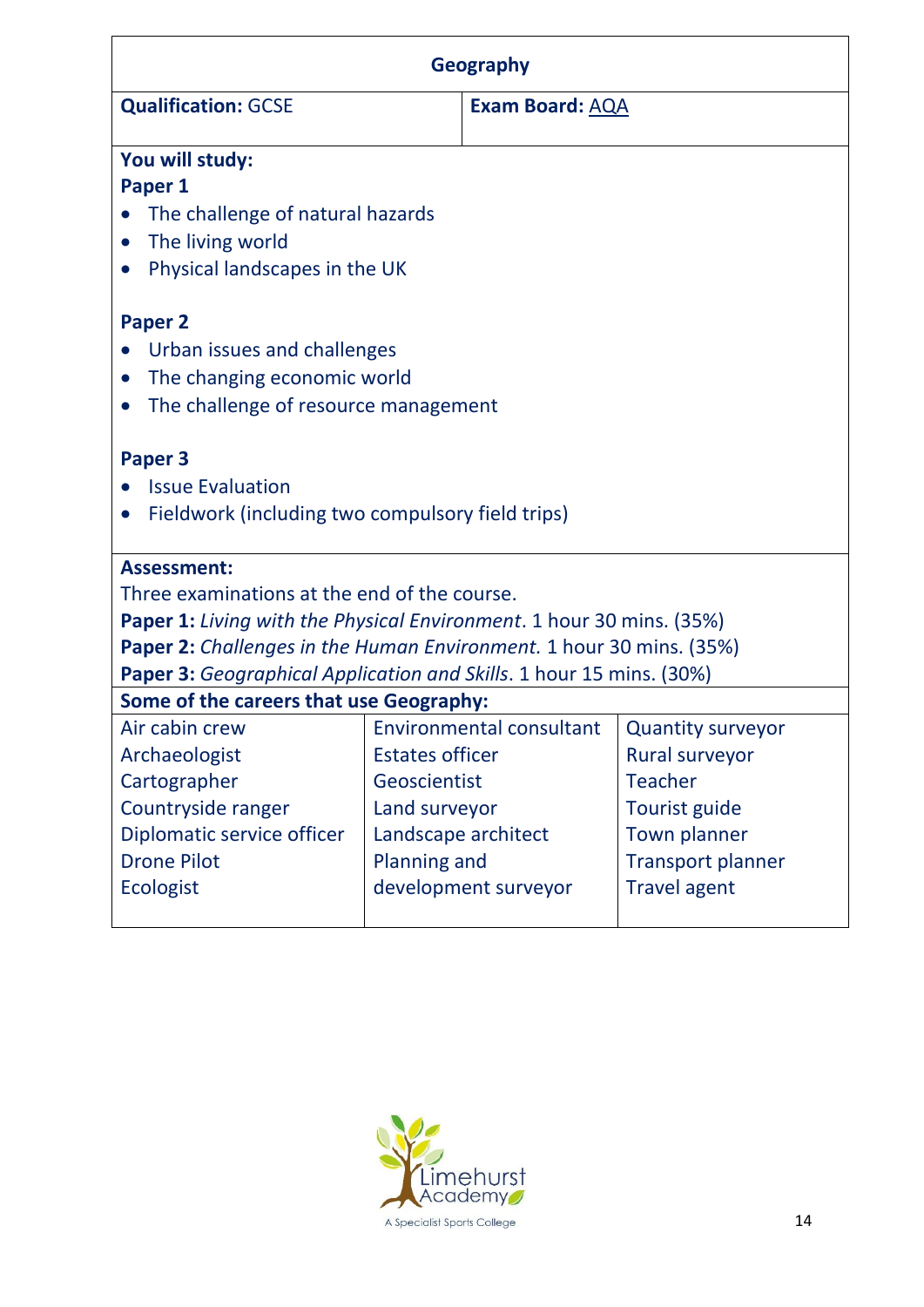| <b>History</b>                                                                                                                                              |                       |                           |                     |  |  |
|-------------------------------------------------------------------------------------------------------------------------------------------------------------|-----------------------|---------------------------|---------------------|--|--|
| <b>Qualification: GCSE</b>                                                                                                                                  |                       | <b>Exam Board: Edugas</b> |                     |  |  |
| You will study:<br>America 1910 - 1929                                                                                                                      |                       |                           |                     |  |  |
| Germany 1919 - 1990<br>$\bullet$<br>Crime and Punishment 500 - Present Day<br>$\bullet$                                                                     |                       |                           |                     |  |  |
| Elizabethan Era 1558 - 1603<br>$\bullet$                                                                                                                    |                       |                           |                     |  |  |
|                                                                                                                                                             |                       |                           |                     |  |  |
| <b>Assessment:</b>                                                                                                                                          |                       |                           |                     |  |  |
| Four examinations at the end of the course. Papers 1 and 2 are taken on one                                                                                 |                       |                           |                     |  |  |
| day and Papers 3 and 4 on another day.                                                                                                                      |                       |                           |                     |  |  |
| Paper 1: America 1910-1929 (25%) 1 hour and Paper 2: Elizabethan Era (25%)<br>1 hour.<br>Paper 3: Germany 1919-1990 (25%) 45 minutes and Paper 4: Crime and |                       |                           |                     |  |  |
| Punishment (25%) 1 hour 15 minutes.                                                                                                                         |                       |                           |                     |  |  |
|                                                                                                                                                             |                       |                           |                     |  |  |
| Some of the careers that use History:                                                                                                                       |                       |                           |                     |  |  |
| Archaeologist                                                                                                                                               |                       | Land and property valuer  | Sub-editor          |  |  |
| Archivist                                                                                                                                                   | Librarian             |                           | <b>Teacher</b>      |  |  |
| Art gallery curator                                                                                                                                         | <b>Museum curator</b> |                           | Tourist guide       |  |  |
| <b>Broadcast journalist</b>                                                                                                                                 | Proofreader           |                           | Web content manager |  |  |
| Writer<br>Conservator<br><b>Public relations officer</b>                                                                                                    |                       |                           |                     |  |  |
| <b>Editorial assistant</b>                                                                                                                                  | Solicitor             |                           |                     |  |  |

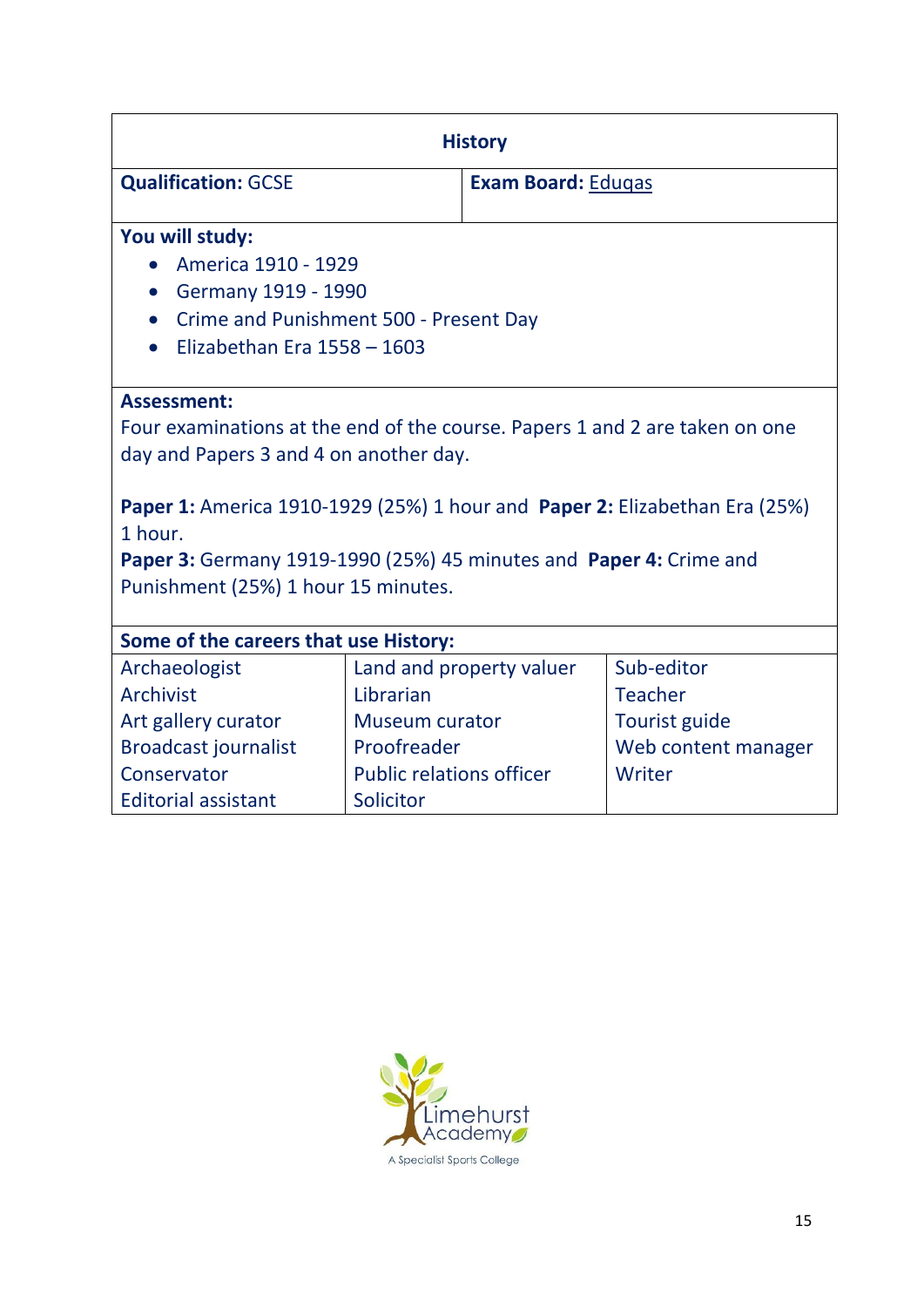|                                                                      | <b>French / Spanish</b>                           |                                |                                                                                   |  |  |
|----------------------------------------------------------------------|---------------------------------------------------|--------------------------------|-----------------------------------------------------------------------------------|--|--|
| <b>Qualification: GCSE</b>                                           |                                                   |                                | <b>Exam Board: Edexcel (French and</b>                                            |  |  |
| <b>Foundation Tier: Grades 1-5</b>                                   |                                                   | Spanish)                       |                                                                                   |  |  |
| Higher Tier: Grades 4-9                                              |                                                   |                                |                                                                                   |  |  |
| You will study a range of topics including:                          |                                                   |                                |                                                                                   |  |  |
|                                                                      |                                                   |                                |                                                                                   |  |  |
|                                                                      |                                                   |                                | 1. Yourself and Culture: Family, where you live, daily life and customs,          |  |  |
| celebrations, music, sport, films and television.                    |                                                   |                                |                                                                                   |  |  |
| 2. Local Area, Holiday, Travel: Holidays, accommodation, eating out, |                                                   |                                |                                                                                   |  |  |
| shopping, weather, towns.                                            |                                                   |                                |                                                                                   |  |  |
|                                                                      |                                                   |                                | <b>3. School:</b> Subjects, school day, rules and pressures, school trips, school |  |  |
| events and school exchanges.                                         |                                                   |                                |                                                                                   |  |  |
| 4. Future Aspirations, Study and Work: Using languages after GCSE,   |                                                   |                                |                                                                                   |  |  |
| travel, employment, further study, volunteer work, jobs.             |                                                   |                                |                                                                                   |  |  |
|                                                                      |                                                   |                                | 5. International and Global Dimension: What brings the world together,            |  |  |
|                                                                      |                                                   |                                | such as sport, music events, campaigns and good causes, environmental             |  |  |
| issues, such as being 'green' and natural resources.                 |                                                   |                                |                                                                                   |  |  |
| <b>Assessment:</b>                                                   |                                                   |                                |                                                                                   |  |  |
| Students will be assessed in the 4 key skills.<br>$\bullet$          |                                                   |                                |                                                                                   |  |  |
| $\bullet$                                                            | Each examination makes up 25% of the total marks. |                                |                                                                                   |  |  |
|                                                                      |                                                   |                                | The examination papers are tiered Foundation $(F)$ and Higher $(H)$ .             |  |  |
|                                                                      |                                                   |                                |                                                                                   |  |  |
| The examinations are:                                                |                                                   |                                |                                                                                   |  |  |
|                                                                      |                                                   |                                |                                                                                   |  |  |
|                                                                      | Listening F: 30 mins OR H: 40 mins                |                                |                                                                                   |  |  |
| <b>Speaking</b><br>$F: 7-9$ mins<br>$H: 10-12$ mins<br><b>OR</b>     |                                                   |                                |                                                                                   |  |  |
| <b>Reading</b><br>$F: 45$ mins<br>$H: 1$ hour<br>OR                  |                                                   |                                |                                                                                   |  |  |
| <b>Writing</b>                                                       | F: 1 hour 10 mins OR<br>H: 1 hour 20 mins         |                                |                                                                                   |  |  |
|                                                                      |                                                   |                                |                                                                                   |  |  |
| Some of the careers that use Languages:                              |                                                   |                                |                                                                                   |  |  |
| <b>Immigration officer</b><br>Air cabin crew                         |                                                   | <b>Translator</b>              |                                                                                   |  |  |
| Air traffic controller                                               |                                                   | <b>Public relations office</b> | <b>Transport planner</b>                                                          |  |  |
| Airline pilot<br><b>RAF officer</b>                                  |                                                   |                                |                                                                                   |  |  |
| <b>Broadcast journalist</b>                                          | <b>Teacher</b>                                    |                                |                                                                                   |  |  |
| <b>Events manager</b><br><b>Tour manager</b>                         |                                                   |                                |                                                                                   |  |  |
| Hotel manager                                                        | Tourist guide                                     |                                |                                                                                   |  |  |

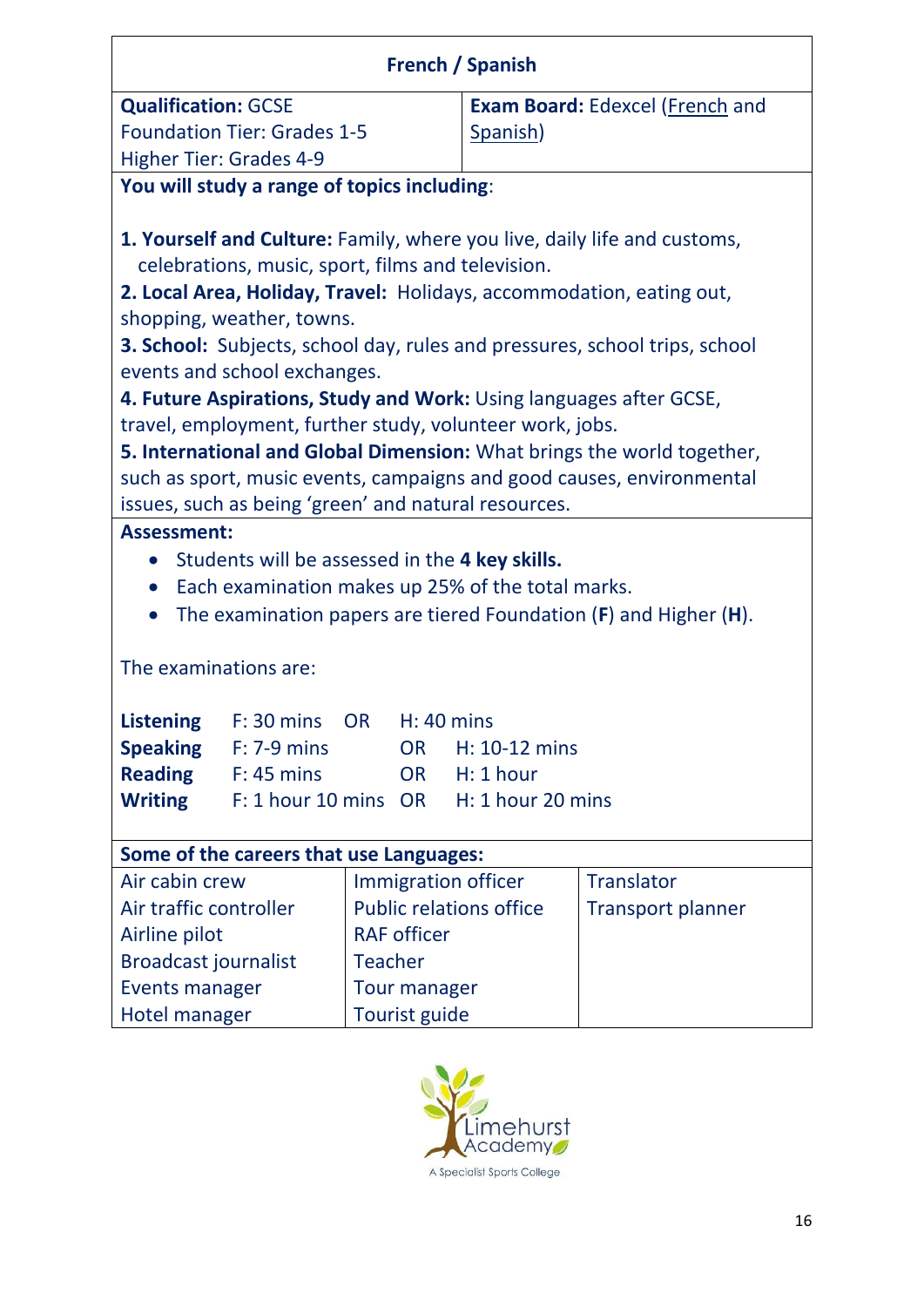| <b>Art</b>                                                                                                                                                                                                                                                                                                                                                        |                       |                        |                                                                                |  |
|-------------------------------------------------------------------------------------------------------------------------------------------------------------------------------------------------------------------------------------------------------------------------------------------------------------------------------------------------------------------|-----------------------|------------------------|--------------------------------------------------------------------------------|--|
|                                                                                                                                                                                                                                                                                                                                                                   |                       |                        | If you choose Art, you cannot choose Textiles or 3D Design                     |  |
| <b>Qualification: GCSE</b>                                                                                                                                                                                                                                                                                                                                        |                       | <b>Exam Board: OCR</b> |                                                                                |  |
| You will study:<br>media and techniques.                                                                                                                                                                                                                                                                                                                          |                       |                        | A wide range of approaches to expressing yourself through different materials, |  |
| Art, craft, design and media used today and in the past, and in different<br>$\bullet$<br>societies and cultures.                                                                                                                                                                                                                                                 |                       |                        |                                                                                |  |
| The different roles, audiences and consumers for art, craft and design.                                                                                                                                                                                                                                                                                           |                       |                        |                                                                                |  |
| Different techniques, and look at relevant processes and equipment.                                                                                                                                                                                                                                                                                               |                       |                        |                                                                                |  |
| <b>Assessment:</b>                                                                                                                                                                                                                                                                                                                                                |                       |                        |                                                                                |  |
| This GCSE has a non-exam assessment (NEA) unit, which will involve you<br>producing a portfolio of work.<br>NEA means work you do in a supervised environment – which could be in your<br>classroom or, for example, on a field trip. (60%)<br>$\bullet$<br>There will also be a ten-hour practical task (for which you will have preparation<br>time too). (40%) |                       |                        |                                                                                |  |
| Some of the careers that use Art:                                                                                                                                                                                                                                                                                                                                 |                       |                        |                                                                                |  |
| Advertising art director                                                                                                                                                                                                                                                                                                                                          | Graphic designer      |                        | Prop maker                                                                     |  |
| Animator                                                                                                                                                                                                                                                                                                                                                          | Landscaper            |                        | Set designer                                                                   |  |
| Architect                                                                                                                                                                                                                                                                                                                                                         | Make-up artist        |                        | <b>Teacher</b>                                                                 |  |
| Art gallery curator                                                                                                                                                                                                                                                                                                                                               | <b>Museum curator</b> |                        | TV or film director                                                            |  |
| Art therapist                                                                                                                                                                                                                                                                                                                                                     | Photographic stylist  |                        | <b>Visual merchandiser</b>                                                     |  |
| <b>Fashion designer</b>                                                                                                                                                                                                                                                                                                                                           | Play therapist        |                        | Web content manager                                                            |  |

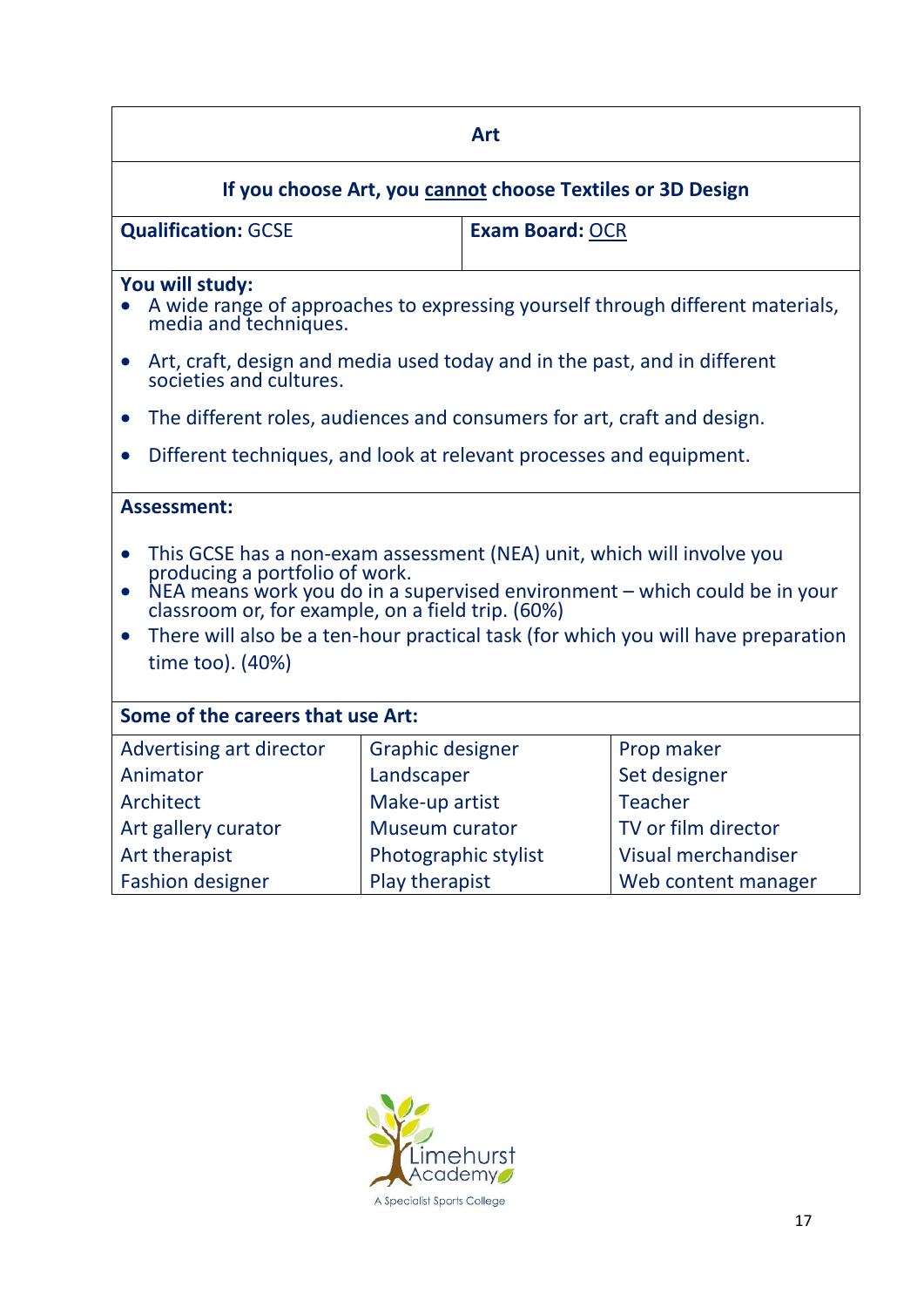| <b>Textiles</b>                                                                                                                                                                                                                                                                                                                                                                                                                                                                                                                                                                                                                                                                                                                                                                                             |                                                                                                                                     |                        |                                                                                                                                                  |  |
|-------------------------------------------------------------------------------------------------------------------------------------------------------------------------------------------------------------------------------------------------------------------------------------------------------------------------------------------------------------------------------------------------------------------------------------------------------------------------------------------------------------------------------------------------------------------------------------------------------------------------------------------------------------------------------------------------------------------------------------------------------------------------------------------------------------|-------------------------------------------------------------------------------------------------------------------------------------|------------------------|--------------------------------------------------------------------------------------------------------------------------------------------------|--|
|                                                                                                                                                                                                                                                                                                                                                                                                                                                                                                                                                                                                                                                                                                                                                                                                             | If you choose Textiles, you cannot choose Art or 3D Design                                                                          |                        |                                                                                                                                                  |  |
| <b>Qualification: GCSE</b>                                                                                                                                                                                                                                                                                                                                                                                                                                                                                                                                                                                                                                                                                                                                                                                  |                                                                                                                                     | <b>Exam Board: OCR</b> |                                                                                                                                                  |  |
| You will study:<br>How to use historical, cultural, and contemporary research into craftspersons,<br>$\bullet$<br>artists, and designers to give deeper meaning to your work<br>How to develop creative and unique ideas<br>$\bullet$<br>How to use a wide range of Textiles media, techniques, and processes to<br>$\bullet$<br>explore and experiment<br>How to plan for and create personal outcomes<br>$\bullet$<br>How to be an independent creative of the future!<br>$\bullet$                                                                                                                                                                                                                                                                                                                       |                                                                                                                                     |                        |                                                                                                                                                  |  |
| <b>Assessment:</b>                                                                                                                                                                                                                                                                                                                                                                                                                                                                                                                                                                                                                                                                                                                                                                                          |                                                                                                                                     |                        |                                                                                                                                                  |  |
| Projects run just like KS3 in structure (using four Assessment Objectives which<br>allow you to<br>showcase your skills across a broad range) you will undertake similar tasks, but<br>with very<br>different themes that you have chosen yourself!<br>The course is 100% NEA (work you do in a supervised environment $-$ which<br>$\bullet$<br>could be in your<br>classroom or, for example, on a field trip).<br>The course is split into two parts $-$ Unit 1: Portfolio (a project developed by<br>$\bullet$<br>yourself worth<br>60% of your GCSE) Unit 2: Externally Set Task (a project developed from the<br>$\bullet$<br>exam board list<br>worth 40% of your GCSE).<br>At the end of Unit 2 you will have a 10 hour period (split over two days) to<br>$\bullet$<br>create your final<br>Piece. |                                                                                                                                     |                        |                                                                                                                                                  |  |
| <b>Some of the careers that use Textiles:</b>                                                                                                                                                                                                                                                                                                                                                                                                                                                                                                                                                                                                                                                                                                                                                               |                                                                                                                                     |                        |                                                                                                                                                  |  |
| Advertising art director<br>Art editor<br><b>Clothing alteration</b><br>specialist<br>Conservator<br>Costume designer                                                                                                                                                                                                                                                                                                                                                                                                                                                                                                                                                                                                                                                                                       | Design and development<br>engineer<br><b>Fashion designer Footwear</b><br>designer<br><b>Furniture designer</b><br>Image consultant |                        | Jewellery designer<br>Magazine journalist<br><b>Retail buyer</b><br><b>Teacher</b><br><b>Textiles Technologist</b><br><b>Material Innovation</b> |  |
| <b>Industry Inspector</b><br>Interior design<br><b>Stage and Set Design</b>                                                                                                                                                                                                                                                                                                                                                                                                                                                                                                                                                                                                                                                                                                                                 |                                                                                                                                     |                        |                                                                                                                                                  |  |

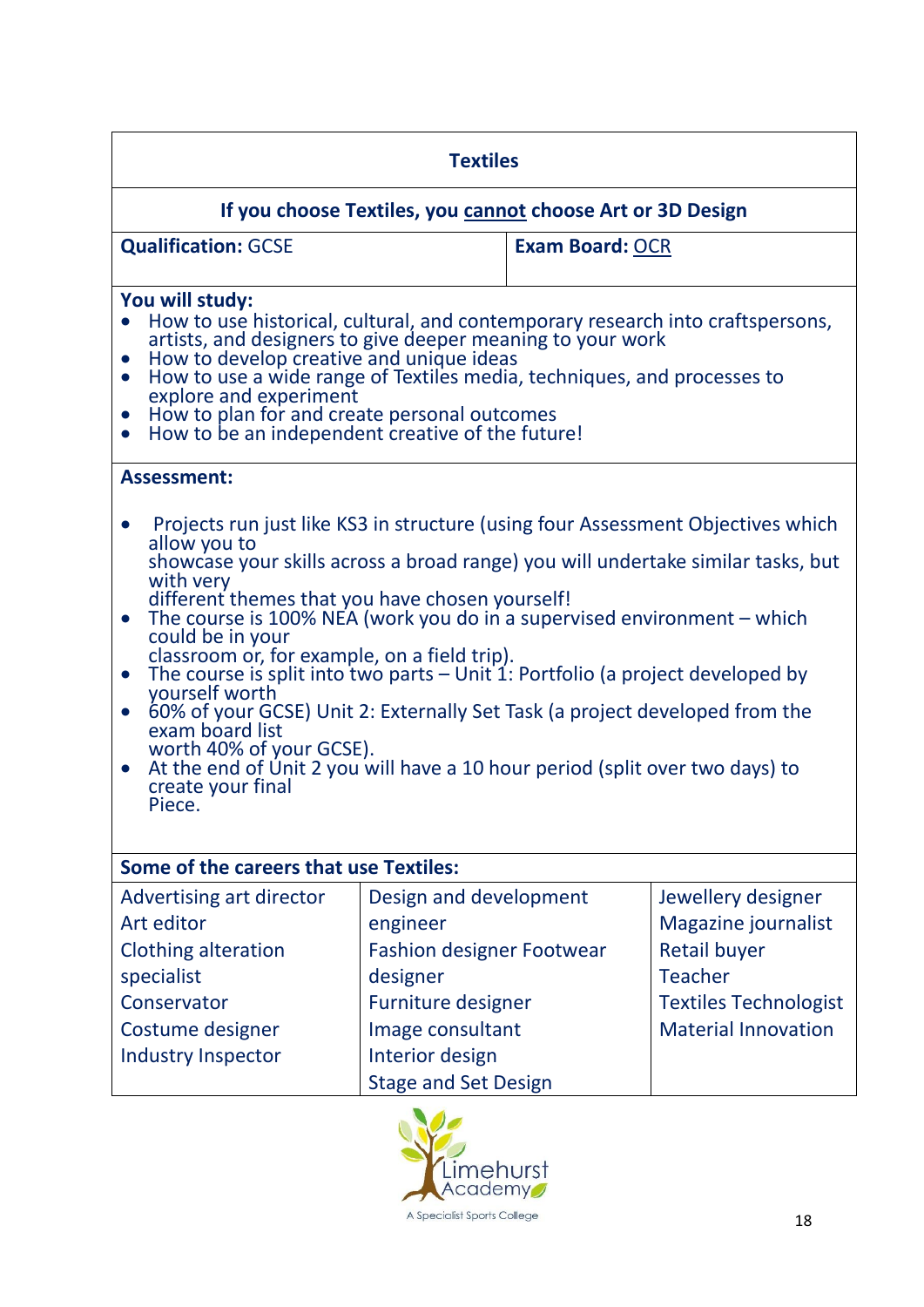| <b>Food Preparation and Nutrition</b>                                                                                                                                                                                                                                                                          |                                                       |                               |  |  |
|----------------------------------------------------------------------------------------------------------------------------------------------------------------------------------------------------------------------------------------------------------------------------------------------------------------|-------------------------------------------------------|-------------------------------|--|--|
| <b>Qualification: GCSE</b>                                                                                                                                                                                                                                                                                     | Exam Board: AQA                                       |                               |  |  |
| You will study:                                                                                                                                                                                                                                                                                                |                                                       |                               |  |  |
| Food nutrition and health                                                                                                                                                                                                                                                                                      |                                                       |                               |  |  |
| Food science                                                                                                                                                                                                                                                                                                   |                                                       |                               |  |  |
| Food safety<br>$\bullet$                                                                                                                                                                                                                                                                                       |                                                       |                               |  |  |
| Food choice                                                                                                                                                                                                                                                                                                    |                                                       |                               |  |  |
| Food provenance                                                                                                                                                                                                                                                                                                |                                                       |                               |  |  |
| <b>Assessment:</b>                                                                                                                                                                                                                                                                                             |                                                       |                               |  |  |
| Food preparation and nutrition theoretical knowledge:<br>Written exam: 1 hour 45 minutes 50% of GCSE.<br>Multiple choice questions (20 marks).<br>Five questions each with a number of sub questions (80 marks).<br>Non exam assessment: two tasks, Food Investigation (35%) and Food Preparation<br>$(15%)$ . |                                                       |                               |  |  |
| Some of the careers that use Food and Nutrition:                                                                                                                                                                                                                                                               |                                                       |                               |  |  |
| Agricultural engineer                                                                                                                                                                                                                                                                                          | Chef                                                  | Hotel manager                 |  |  |
| <b>Baker</b>                                                                                                                                                                                                                                                                                                   | Farmer                                                | <b>Nutritional therapist</b>  |  |  |
| <b>Barista</b><br><b>Butcher</b>                                                                                                                                                                                                                                                                               | Food factory worker                                   | Packaging technologist        |  |  |
| Catering manager                                                                                                                                                                                                                                                                                               | Food manufacturing inspector<br><b>Food scientist</b> | Restaurant manager<br>Teacher |  |  |

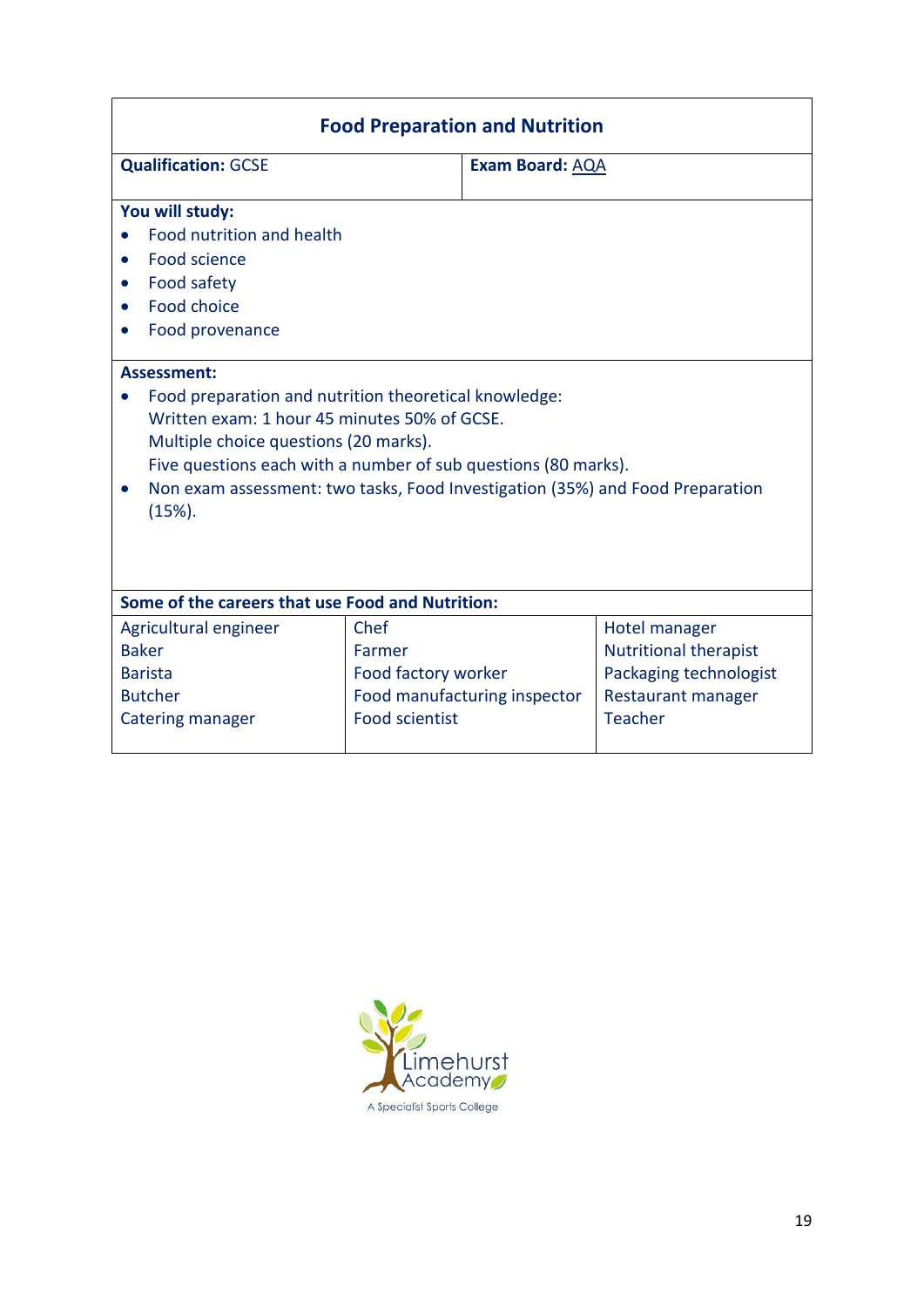| <b>3D Design</b>                                                                                                                                                                                                                                                                                                                                                                                                                                                                                                                                                                                                                                                                                                                                                                                                                                 |                                                                                                       |                        |                                                                                                            |  |
|--------------------------------------------------------------------------------------------------------------------------------------------------------------------------------------------------------------------------------------------------------------------------------------------------------------------------------------------------------------------------------------------------------------------------------------------------------------------------------------------------------------------------------------------------------------------------------------------------------------------------------------------------------------------------------------------------------------------------------------------------------------------------------------------------------------------------------------------------|-------------------------------------------------------------------------------------------------------|------------------------|------------------------------------------------------------------------------------------------------------|--|
|                                                                                                                                                                                                                                                                                                                                                                                                                                                                                                                                                                                                                                                                                                                                                                                                                                                  |                                                                                                       |                        | If you choose 3D Design, you cannot choose Art or Textiles                                                 |  |
| <b>Qualification: GCSE</b>                                                                                                                                                                                                                                                                                                                                                                                                                                                                                                                                                                                                                                                                                                                                                                                                                       |                                                                                                       | <b>Exam Board: OCR</b> |                                                                                                            |  |
| You will study:<br>A wide range of approaches to expressing yourself through different materials, media<br>and techniques in three-dimensional design.<br>How to use a range of materials, media and techniques.<br>$\bullet$<br>The history, modern relevance and future of three-dimensional design across a range<br>$\bullet$<br>of cultures.<br>How to develop the skills required for tomorrow's creative industries.<br><b>Assessment:</b><br>This GCSE has a non-exam assessment (NEA) unit, which will involve you producing a<br>$\bullet$<br>portfolio of work.<br>NEA means work you do in a supervised environment - which could be in your<br>$\bullet$<br>classroom or, for example, on a field trip. (60%)<br>There will also be a ten-hour practical task (for which you will have preparation time<br>$\bullet$<br>too). (40%) |                                                                                                       |                        |                                                                                                            |  |
| Some of the careers that use 3D Design:                                                                                                                                                                                                                                                                                                                                                                                                                                                                                                                                                                                                                                                                                                                                                                                                          |                                                                                                       |                        |                                                                                                            |  |
| Aerospace engineer<br>Architect<br>Automotive engineer<br>Biotechnologist<br>Chemical engineer                                                                                                                                                                                                                                                                                                                                                                                                                                                                                                                                                                                                                                                                                                                                                   | <b>Electrical engineer</b><br>Ergonomist<br>Furniture designer<br>Heating and ventilation<br>engineer |                        | Jewellery designer<br><b>Manufacturing systems</b><br>engineer<br>Mechanical engineer<br>Robotics engineer |  |
| <b>Teacher</b><br>Interior designer<br>Civil engineer                                                                                                                                                                                                                                                                                                                                                                                                                                                                                                                                                                                                                                                                                                                                                                                            |                                                                                                       |                        |                                                                                                            |  |

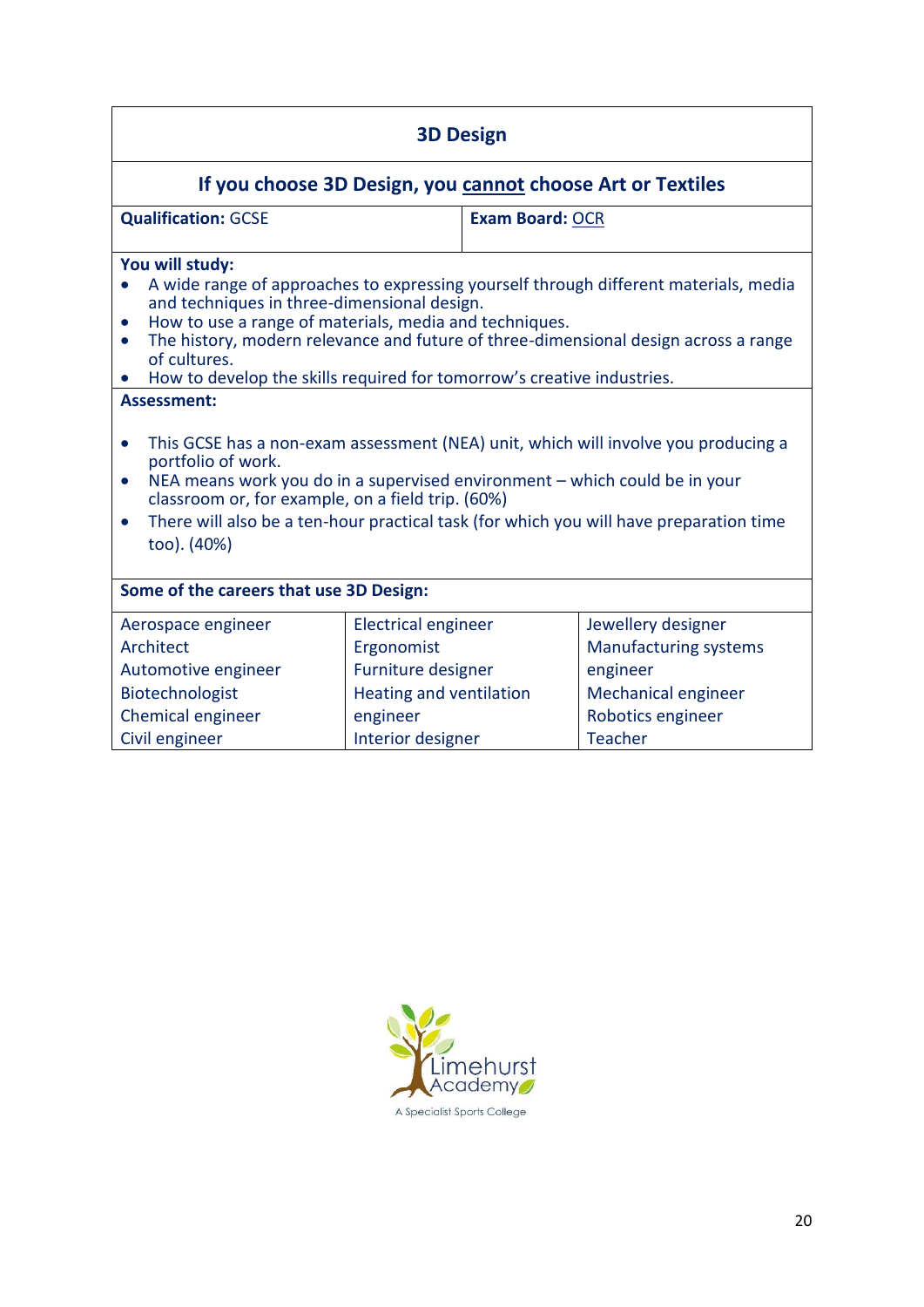#### **PE / Sports Studies**

**If you choose PE, you will study one of these qualifications (the choice of which will be made at a later date)**

**Qualification:** GCSE **Exam Board:** [Edexcel](https://qualifications.pearson.com/en/qualifications/edexcel-gcses/physical-education-2016.html)

#### **You will study:**

The course is split into four main units:

**Component 1**- Theory – Fitness and body systems = 36%. Applied Anatomy and Physiology; 2. Movement Analysis; 3. Physical Training. These topics are then broken down into sub modules – see PE for more information.

**Component 2**- Theory – Health and performance = 24%. Health, Fitness and Wellbeing; 2. Sport Psychology; 3. Socio-cultural Influences.

**Component 3**- Practical Performance = 30%. You are assessed in three different sports (one must be a team sport and one must be an individual sport).

**Component 4**- Personal Exercise Programme coursework = 10%. This is a 6 week training programme. It is designed by students in order to improve fitness and performance in a sport. They have to plan, complete and then evaluate the programme.

#### **Assessment:**

**Components 1 and 2 (Theory)** The whole 60% is assessed by 2 written exams. The exams are at the end of year 1.

**Component 1** exam is 1 hour 45min long and is 90 marks (36% of your final grade).

**Component 2** exam is 1 hour 15 min long and is 70 marks (24% of your final grade).

*Component 3* 30% is an assessment of how well you can perform in **three** sports. These will be assessed firstly in lessons and then officially in a practical exam week during year 11. An external moderator will assess during this week. Please note that we will assess you in more than four sports over the course BUT we will pick your best three to go forward for assessment.

*Component 4* 10% is coursework. The coursework is a controlled assessment this means it happens in school with the classroom teacher but in exam style conditions. The coursework is called a Personal Exercise Programme. You plan, complete and analyse a training programme designed to improve your own fitness.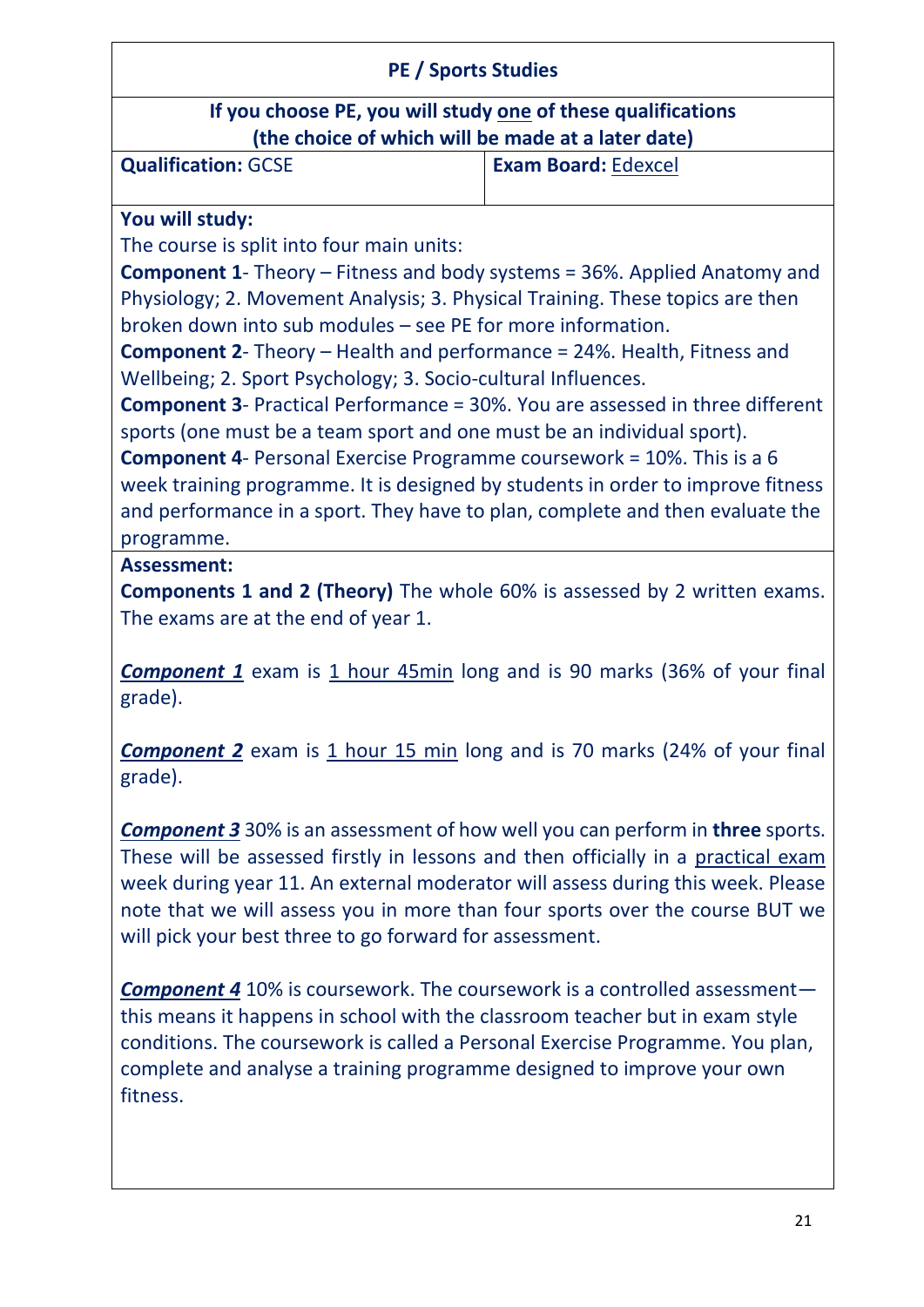| <b>Qualification:</b> Level 1 / 2 Cambridge                                       |                                              | <b>Exam Board: OCR</b> |                    |
|-----------------------------------------------------------------------------------|----------------------------------------------|------------------------|--------------------|
| <b>National Certificate in Sports Studies</b>                                     |                                              |                        |                    |
|                                                                                   |                                              |                        |                    |
| You will study:                                                                   |                                              |                        |                    |
| Topics include:                                                                   |                                              |                        |                    |
|                                                                                   | Influences & Barriers to Sport Participation |                        |                    |
| <b>Sporting Values</b>                                                            |                                              |                        |                    |
| <b>Hosting Major Sporting Events</b>                                              |                                              |                        |                    |
| Technology in Sport & The Role of National Governing Bodies.                      |                                              |                        |                    |
| <b>Assessment:</b>                                                                |                                              |                        |                    |
| One 1 hour 15 minute written exam (40%)<br>$\bullet$                              |                                              |                        |                    |
| Non Examined Assessment – assignments, coursework, leadership skills<br>$\bullet$ |                                              |                        |                    |
| and two practical sports (60%)                                                    |                                              |                        |                    |
| Careers that use PE / Sport                                                       |                                              |                        |                    |
| Events manager                                                                    | <b>Personal trainer</b>                      |                        | Sports commentator |
| <b>Health trainer</b>                                                             | Physiotherapist                              |                        | Sports development |
| Leisure centre manager                                                            | Play therapist                               |                        | officer            |
| Lifeguard                                                                         | Sport psychologist                           |                        | Sports scientist   |
| <b>Outdoor activities</b>                                                         | Sports coach                                 |                        | <b>Teacher</b>     |
| instructor                                                                        |                                              |                        |                    |

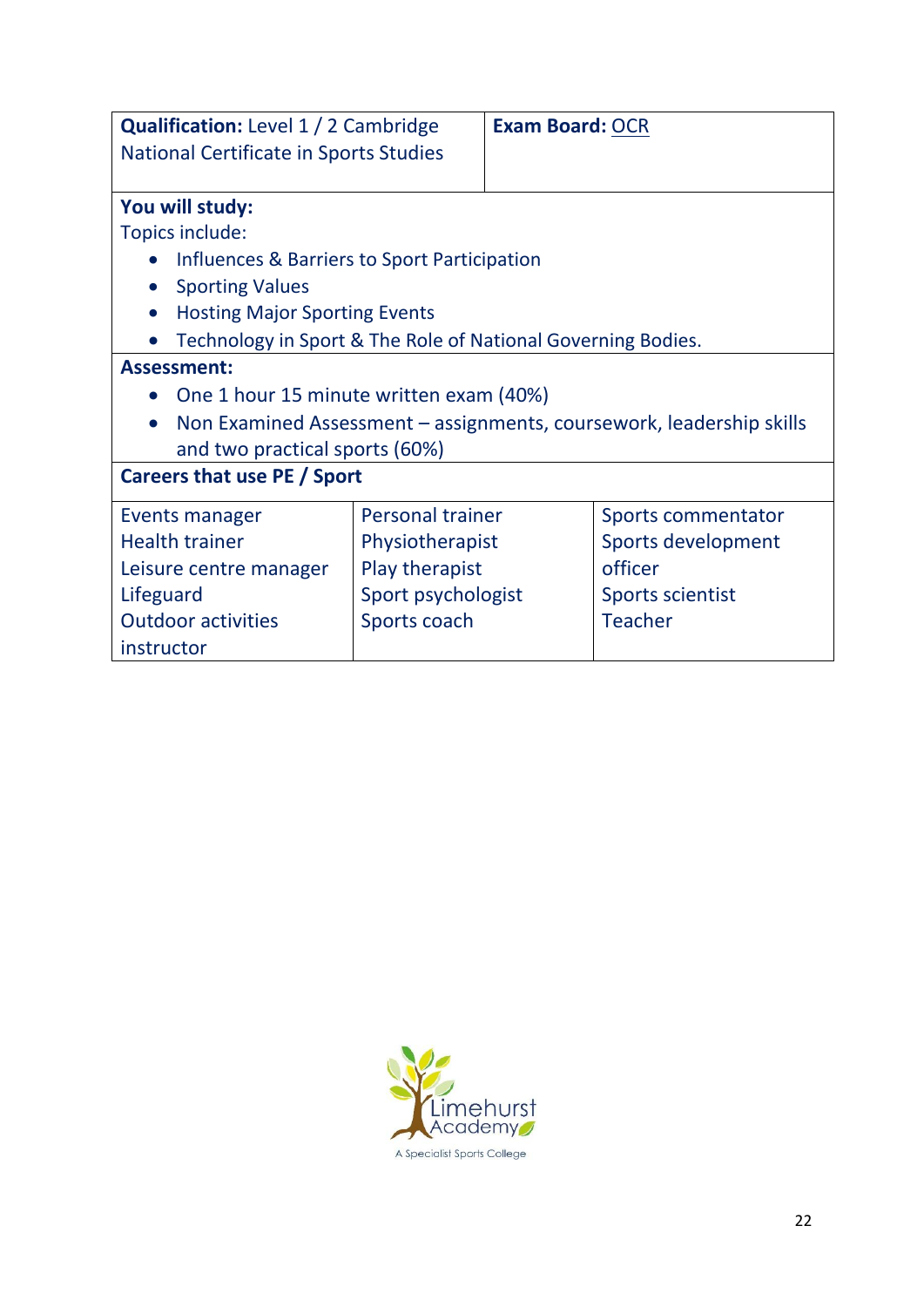| <b>Music</b>                                                                                                                                                                                                                                                                                                                                                                                                                                                                                                                 |                                                                                             |                            |                                                                                                                                |
|------------------------------------------------------------------------------------------------------------------------------------------------------------------------------------------------------------------------------------------------------------------------------------------------------------------------------------------------------------------------------------------------------------------------------------------------------------------------------------------------------------------------------|---------------------------------------------------------------------------------------------|----------------------------|--------------------------------------------------------------------------------------------------------------------------------|
|                                                                                                                                                                                                                                                                                                                                                                                                                                                                                                                              |                                                                                             |                            | If you choose Music, you will study one of these qualifications                                                                |
| (the choice of which will be made at a later date)                                                                                                                                                                                                                                                                                                                                                                                                                                                                           |                                                                                             |                            |                                                                                                                                |
| <b>Qualification: GCSE</b>                                                                                                                                                                                                                                                                                                                                                                                                                                                                                                   |                                                                                             | <b>Exam Board: Edexcel</b> |                                                                                                                                |
| You will study:<br><b>Unit1: Performing Music</b><br><b>Unit 2: Composing Music</b><br>Unit 3: Music - Appraising                                                                                                                                                                                                                                                                                                                                                                                                            |                                                                                             |                            |                                                                                                                                |
| <b>Assessment:</b><br>Performing<br>Consisting of a number of ensemble and solo performances<br>This unit is internally assessed.<br><b>Composing Music</b><br>Two compositions (one free composition and one set by Edexcel)<br>This unit is internally assessed.<br><b>Music Listening and Appraising</b><br>Pupils will study 8 set works. There will be a final written paper at the end of the course<br>lasting 1 hour 45 minutes. The set works are split into 4 Areas of Study.<br>This unit is externally assessed. |                                                                                             |                            |                                                                                                                                |
| <b>Qualification: BTEC First Music</b><br><b>Qualification: BTEC First Music</b>                                                                                                                                                                                                                                                                                                                                                                                                                                             |                                                                                             |                            |                                                                                                                                |
| You will study:<br>Two mandatory units:<br>The music industry<br>Managing a music product<br>Plus two of the following: introducing live sound; introducing music composition;<br>introducing music performance; introducing music recording; introducing music<br>sequencing.                                                                                                                                                                                                                                               |                                                                                             |                            |                                                                                                                                |
| <b>Assessment:</b><br>One externally assessed unit (25%)<br>Three internally assessed units (75%)                                                                                                                                                                                                                                                                                                                                                                                                                            |                                                                                             |                            |                                                                                                                                |
| <b>Careers that use Music:</b>                                                                                                                                                                                                                                                                                                                                                                                                                                                                                               |                                                                                             |                            |                                                                                                                                |
| <b>Acoustics consultant</b><br>Audio visual technician<br>Audiologist<br><b>Broadcast engineer</b><br>Community arts worker                                                                                                                                                                                                                                                                                                                                                                                                  | Computer games developer<br><b>Dancer</b><br><b>DJ</b><br>Events manager<br>Music therapist |                            | Musical instrument maker<br>Radio broadcast assistant<br>Studio sound engineer<br><b>Teacher</b><br>TV / film sound technician |
|                                                                                                                                                                                                                                                                                                                                                                                                                                                                                                                              |                                                                                             |                            |                                                                                                                                |

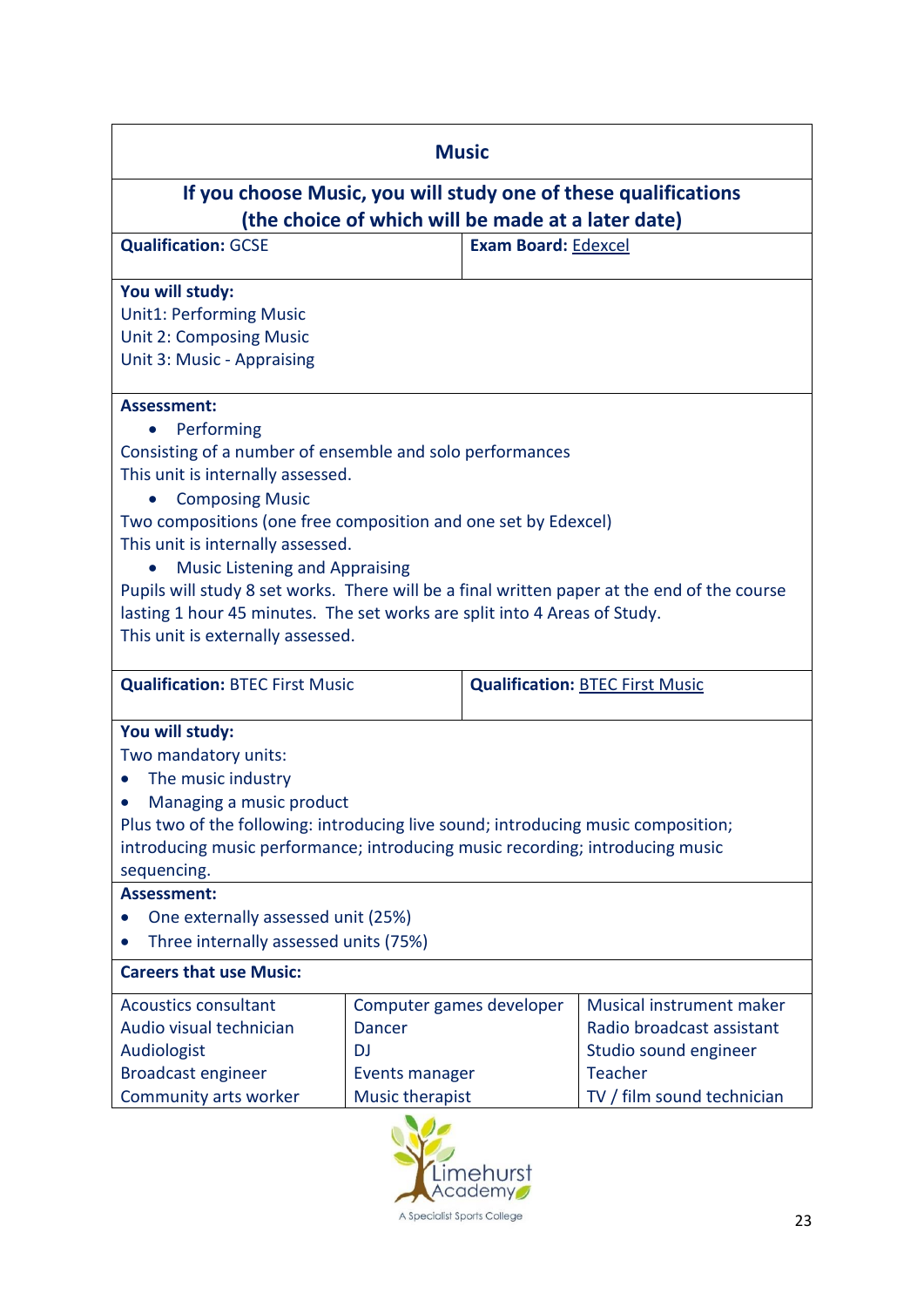| <b>Drama</b>                                                                                      |                     |                        |                      |
|---------------------------------------------------------------------------------------------------|---------------------|------------------------|----------------------|
| <b>Qualification: GCSE</b>                                                                        |                     | <b>Exam Board: OCR</b> |                      |
| You will study:                                                                                   |                     |                        |                      |
| A range of theatrical skills and ways in which to devise from a stimulus.                         |                     |                        |                      |
| Two extracts from one play text with the intention of presenting a<br>showcase of these extracts. |                     |                        |                      |
| Practical exploration and analysis of one play text to answer questions on<br>in a written exam.  |                     |                        |                      |
| Analysis and evaluation of live theatre.<br><b>Assessment:</b>                                    |                     |                        |                      |
| Devising Drama (30%)                                                                              |                     |                        |                      |
|                                                                                                   |                     |                        |                      |
| A non-exam assessment where you devise from a stimulus.                                           |                     |                        |                      |
| <b>Presenting and Performing Texts (30%)</b>                                                      |                     |                        |                      |
| A non-exam assessment with a visiting examiner to assess performances of                          |                     |                        |                      |
| monologues, duologues and group pieces.                                                           |                     |                        |                      |
| Drama: Performance and Response (40%)                                                             |                     |                        |                      |
| Exam assessment (1 hour 30 minutes)                                                               |                     |                        |                      |
| <b>Careers that use Drama:</b>                                                                    |                     |                        |                      |
| Actor                                                                                             | Events manager      |                        | Set designer         |
| Arts administrator                                                                                | Image consultant    |                        | Social media manager |
| Digital marketing officer                                                                         | Lighting technician |                        | <b>Teacher</b>       |
| Dramatherapist                                                                                    | Media researcher    |                        | <b>Tour manager</b>  |
| Entertainer                                                                                       | Screenwriter        |                        | TV / film producer   |

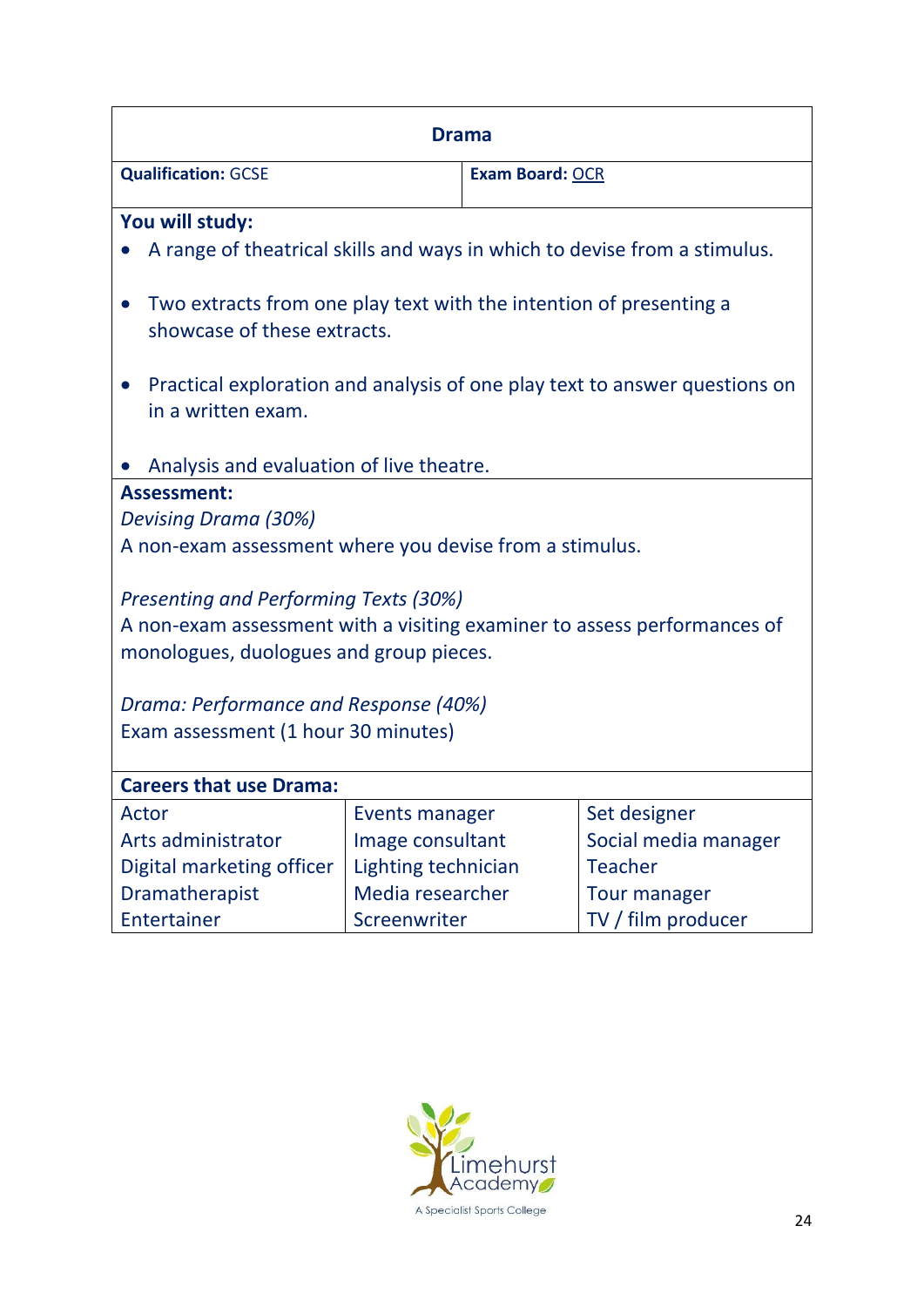| <b>ICT</b><br><b>Qualification: Cambridge National</b><br><b>Exam Board: OCR</b><br>Level $1/2$<br>You will study:<br>IT in the Digital world<br>Principles of human computer interfaces<br>$\bullet$ |  |  |  |
|-------------------------------------------------------------------------------------------------------------------------------------------------------------------------------------------------------|--|--|--|
|                                                                                                                                                                                                       |  |  |  |
|                                                                                                                                                                                                       |  |  |  |
|                                                                                                                                                                                                       |  |  |  |
|                                                                                                                                                                                                       |  |  |  |
|                                                                                                                                                                                                       |  |  |  |
|                                                                                                                                                                                                       |  |  |  |
|                                                                                                                                                                                                       |  |  |  |
| The uses of Internet of Everything and the application of this in everyday life<br>Cyber-security and legislations related to the use of IT systems                                                   |  |  |  |
|                                                                                                                                                                                                       |  |  |  |
| <b>Data Manipulation</b>                                                                                                                                                                              |  |  |  |
| Plan and design a spreadsheet solution to meet client requirements                                                                                                                                    |  |  |  |
| Evaluate their solution based on the user requirements.                                                                                                                                               |  |  |  |
| Using augmented reality to present information                                                                                                                                                        |  |  |  |
| Learn the purpose, use and types of augmented reality (AR)<br>$\bullet$                                                                                                                               |  |  |  |
| Develop the skills to be able to design and create an AR model prototype, using a                                                                                                                     |  |  |  |
| range of tools and techniques                                                                                                                                                                         |  |  |  |
|                                                                                                                                                                                                       |  |  |  |
| <b>Assessment:</b>                                                                                                                                                                                    |  |  |  |
| Data Manipulation using spreadsheets                                                                                                                                                                  |  |  |  |
| Internally assessed tasks (20%)                                                                                                                                                                       |  |  |  |
|                                                                                                                                                                                                       |  |  |  |
| Using AI to present information<br>Internally assessed tasks (20%)                                                                                                                                    |  |  |  |
|                                                                                                                                                                                                       |  |  |  |
| IT in the digital world (60%)                                                                                                                                                                         |  |  |  |
| Exam assessment (1 hour 30 minutes)                                                                                                                                                                   |  |  |  |
|                                                                                                                                                                                                       |  |  |  |
| <b>Careers that use ICT:</b>                                                                                                                                                                          |  |  |  |
| <b>Teacher</b><br>Data Scientist Cloud<br><b>IT Support Assistant</b>                                                                                                                                 |  |  |  |
| Database Administrator<br><b>Engineer Robotics</b><br><b>IT Manager</b>                                                                                                                               |  |  |  |
| <b>IT Sales assistant</b><br>Web developer<br><b>Engineer Computer</b>                                                                                                                                |  |  |  |
| <b>Network Administrator</b><br><b>Cyber security Analyst</b><br><b>Hardware Engineer</b>                                                                                                             |  |  |  |
| <b>Project Manager</b><br><b>Software Engineer</b>                                                                                                                                                    |  |  |  |
|                                                                                                                                                                                                       |  |  |  |

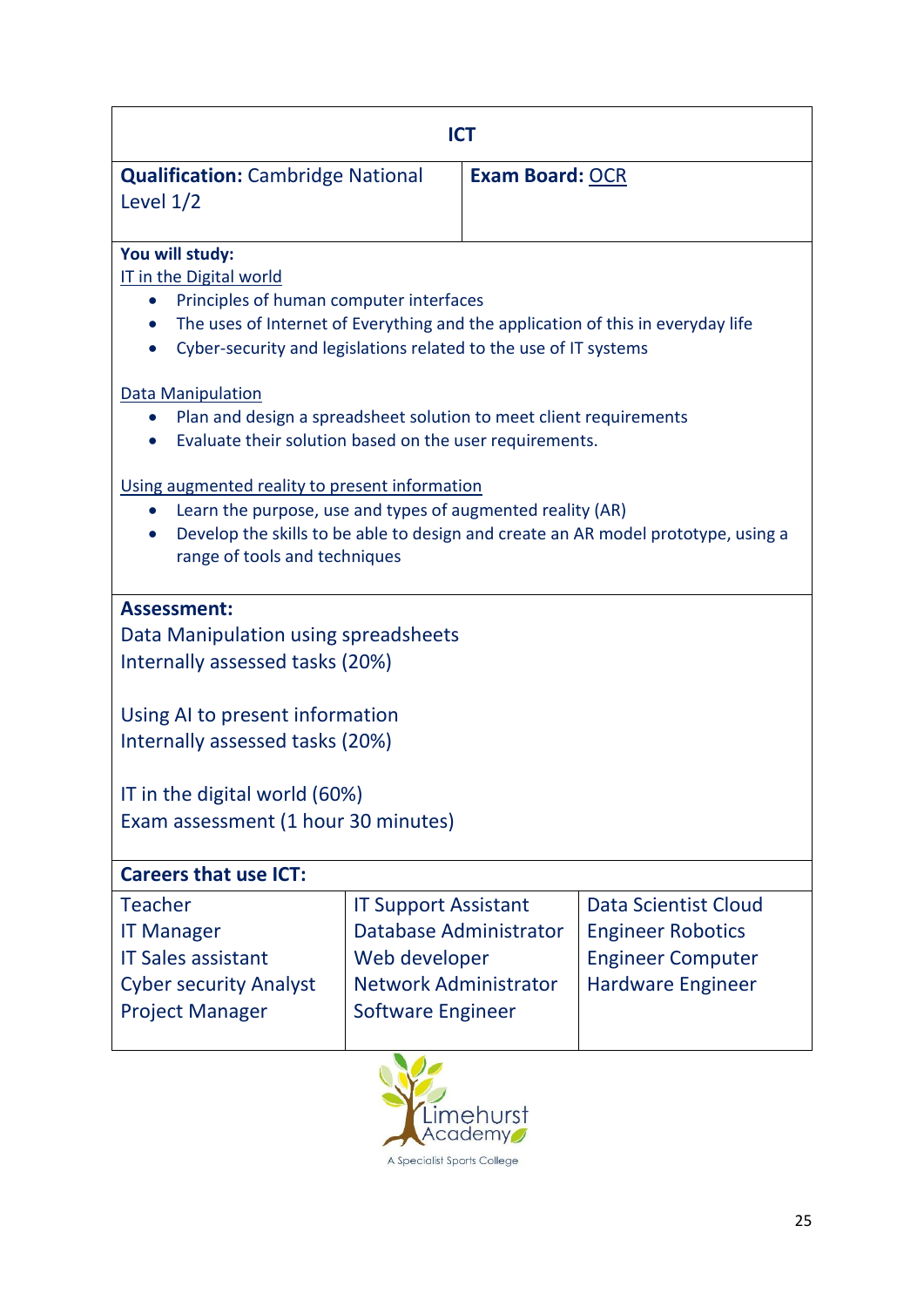| <b>Computer Science</b>                                                                      |                              |                        |                    |
|----------------------------------------------------------------------------------------------|------------------------------|------------------------|--------------------|
| <b>Qualification: GCSE</b>                                                                   |                              | <b>Exam Board: OCR</b> |                    |
| You will study:<br><b>Systems Architecture</b>                                               |                              |                        |                    |
| <b>Memory and Storage</b>                                                                    |                              |                        |                    |
| Wired and wireless networks                                                                  |                              |                        |                    |
| Network topologies, protocols and layers                                                     |                              |                        |                    |
| System security and System software                                                          |                              |                        |                    |
| Ethical, legal, cultural and environmental concerns                                          |                              |                        |                    |
| Algorithms, Programming techniques and Producing robust programs                             |                              |                        |                    |
| <b>Computational logic</b>                                                                   |                              |                        |                    |
| Translators and facilities of languages                                                      |                              |                        |                    |
| Data representation                                                                          |                              |                        |                    |
| <b>Practical Investigations</b>                                                              |                              |                        |                    |
| <b>Assessment:</b>                                                                           |                              |                        |                    |
| Computer systems (50%) - Exam assessment 1 hour 30 minutes                                   |                              |                        |                    |
| Computer thinking, algorithms and programming (50%) - Exam assessment (1 hour 30<br>minutes) |                              |                        |                    |
| <b>Careers that use Computing</b>                                                            |                              |                        |                    |
| App developer                                                                                | Cyber intelligence officer   |                        | IT technician      |
| Automotive engineer                                                                          | Data analyst                 |                        | Software developer |
| <b>Broadcast engineer</b>                                                                    | <b>Electronics engineer</b>  |                        | Systems analyst    |
| <b>Business Administrator</b>                                                                | <b>Information scientist</b> |                        | <b>Teacher</b>     |
| Computer games developer                                                                     | IT project manager           |                        | Web designer       |
| Criminal intelligence analyst                                                                | IT service engineer          |                        | Web developer      |